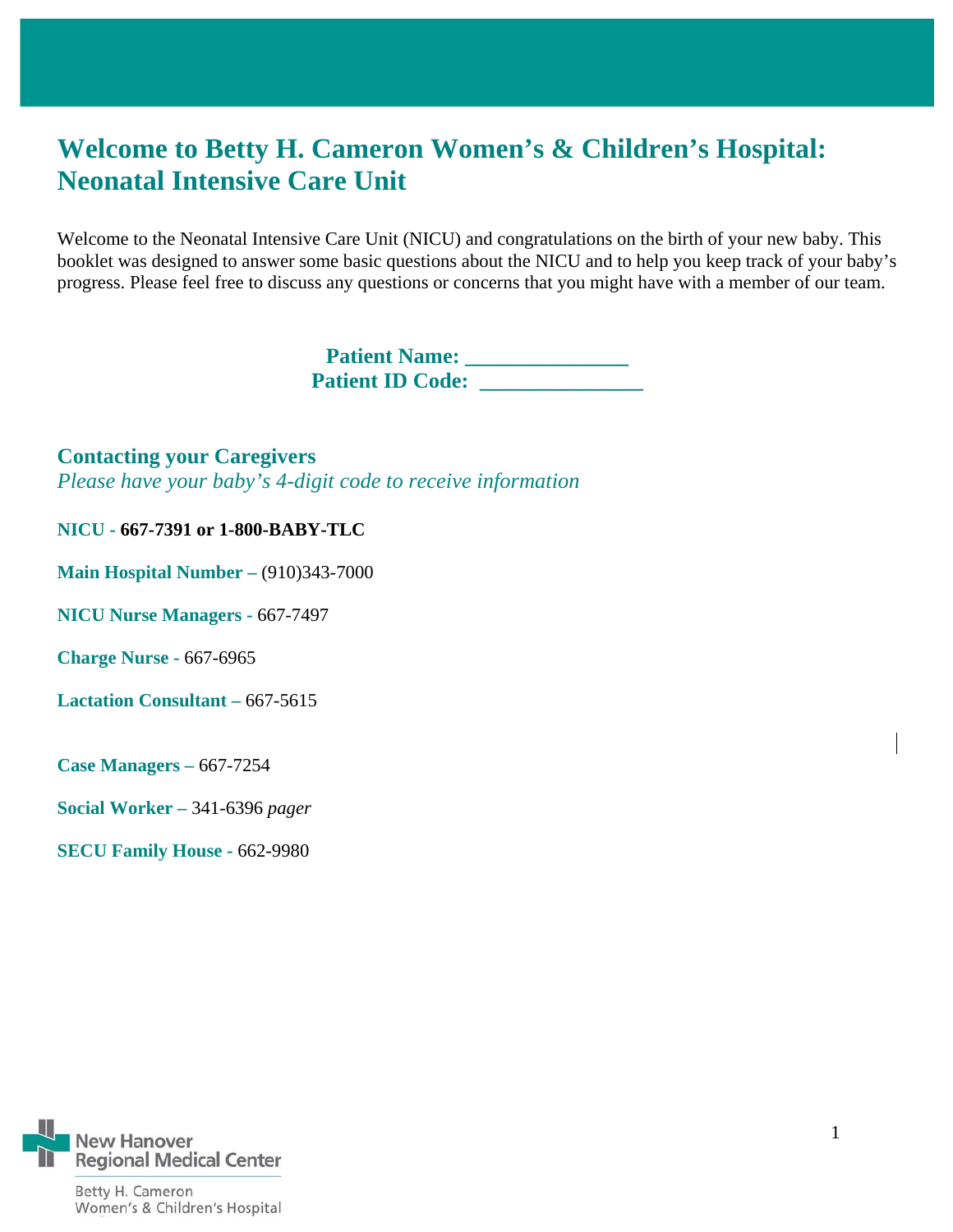# **Table of Contents**

| <b>Important Phone Numbers</b>                | $\mathbf{1}$   |  |  |  |
|-----------------------------------------------|----------------|--|--|--|
| Table of Contents                             | $\overline{2}$ |  |  |  |
| A Message to Families                         | $3 - 4$        |  |  |  |
| The NICU Team                                 | 5              |  |  |  |
| <b>Family Engagement</b>                      | 6              |  |  |  |
| <b>Patient Rounds</b>                         |                |  |  |  |
| <b>Staying Informed</b>                       |                |  |  |  |
| <b>Care Times</b>                             |                |  |  |  |
| Unit Safety Guidelines<br>$7-9$               |                |  |  |  |
| When Mom is a Patient                         |                |  |  |  |
| <b>Family &amp; Guest Badges</b><br>$\bullet$ |                |  |  |  |
| <b>Visitors</b><br>$\bullet$                  |                |  |  |  |
| <b>NICU Family Garden</b><br>$\bullet$        |                |  |  |  |
| Hand Washing & Infection Control<br>$\bullet$ |                |  |  |  |
| <b>Mobile Devices</b><br>$\bullet$            |                |  |  |  |
| <b>Shift Change</b>                           |                |  |  |  |
| $10 - 11$<br>Family Centered Care             |                |  |  |  |
| <b>Care Teams</b><br>$\bullet$                |                |  |  |  |
| <b>Kangaroo Care</b><br>$\bullet$             |                |  |  |  |
| <b>Breastfeeding</b><br>$\bullet$             |                |  |  |  |
| <b>Formula Feeding</b><br>$\bullet$           |                |  |  |  |
| <b>Corrected Gestational Age</b>              |                |  |  |  |
| <b>Family Accommodations</b>                  | $12 - 13$      |  |  |  |
| <b>Parent Sleep Room Guidelines</b>           |                |  |  |  |
| <b>Short-Term Housing</b>                     |                |  |  |  |
| <b>Family Advisory Council</b>                |                |  |  |  |
| Going Home                                    | 14             |  |  |  |
| Common Findings                               | $15 - 16$      |  |  |  |
| NICU Glossary                                 | 17-22          |  |  |  |
| Grams to Pounds Conversion Chart              |                |  |  |  |

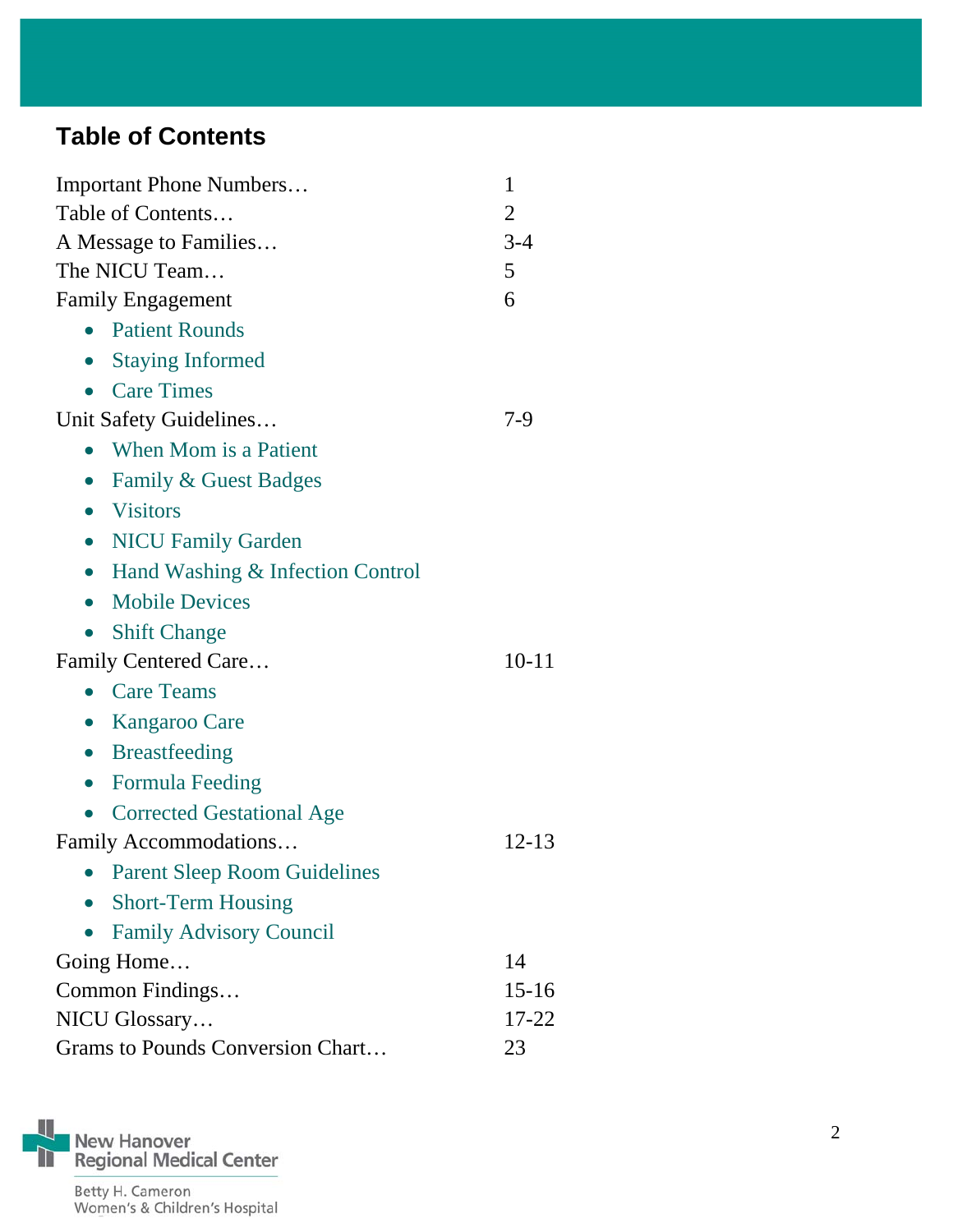# **A Message for our Neonatal Intensive Care Unit (NICU) Families**

Parents, who are about to experience the birth of a new baby, are looking forward to having a perfectly healthy, happy little one to take home with them. Unfortunately, one out of every six babies born in our country needs extra care before going home, and one out of every ten babies is admitted to an intensive care nursery like this one.

Currently, almost all babies admitted to an intensive care nursery will go home and lead a healthy life. Still, it can be difficult for parents to understand that the seemingly long days and nights of worrying about your baby will come to an end. The hard part is getting through the bad days and enjoying the good days – a sort of roller coaster ride until the time of discharge.

As the director of the Betty H. Cameron Women's and Children's Hospital Neonatal Intensive Care Unit, I am proud of the team that provides care for your baby. I know, because we collect data on all the care that we provide and the outcomes of each patient, that we provide excellent care. We are also committed to continuously improving that care in measured ways.

We use multiple methods of working together with parents to improve every baby's care, reduce your stress and even shorten the time your family is in the NICU.

- The first way is to invite you to "rounds," which are daily meetings when we come together to create and review the plan for your baby. Your baby will be cared for by different healthcare professionals on the team (doctors, nurses, respiratory therapists, etc.) during their stay, but you are the constant in your child's life and will take over care sooner than you think. Your voice is critical in the daily plan and we hope you can be present as much as possible.
- The next way is to provide "skin-to-skin" care for your baby. This is a special way of holding your baby that has proven health benefits, even when your baby is still receiving a lot of intensive care. We know from research that these positive effects remain with your child through adulthood.
- Another research proven method is to provide breast milk when possible. We know that a mother's own milk is not only a nutritional source but a "medicine" that we can't duplicate, with proven health benefits now and actually for their whole lives.
- Also there are many parts of your baby's care that you can participate in with the team every day. For example, taking the temperature, changing diapers, or just talking or singing to your baby to promote normal speech development.
- And finally, when you can't be here because of other obligations, we use a whiteboard to provide you with daily updates regarding your baby's care journey.

This is what to expect each day:

First, the NICU is divided into two teams. Each team will be led by a doctor and a nurse practitioner (NNP).

8:30-9:30am: Each morning your doctor and nurse practitioner will check in with your nurse and may examine your baby. This is called "pre-rounding" and will allow them to identify any important issues at the beginning of the day.

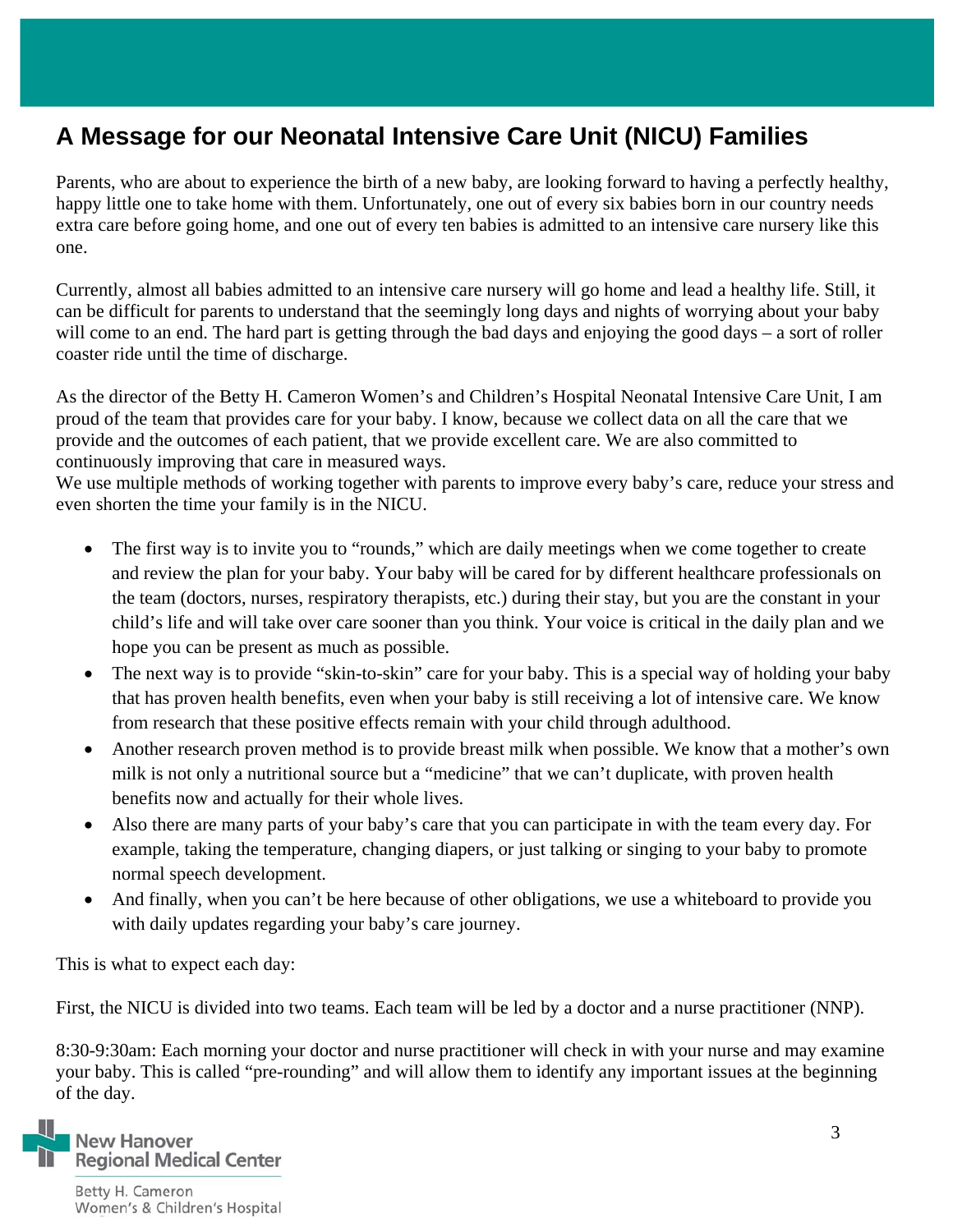## **A Message for our Neonatal Intensive Care Unit (NICU) Families (Continued)**

10:00am to 12:00 noon: "Multidisciplinary rounds" will occur each day at your baby's bedside and will include the whole team. If you are in the room, please expect a larger group so you will see and hear from all the members of your baby's team. In addition to the nurse, nurse practitioner and doctor, other team members like the respiratory therapist, dietician, pharmacist, social worker, case manager, lactation nurse, chaplain, and discharge coordinator will participate. Our rounding will complete with a verbal update for you and a written update on your baby's white board.

Please know that your medical team may also contact you by phone and update you at your baby's bedside beyond rounds to engage with you as the most important member of your baby's team.

You will also notice a new color tab on your baby's door. The color will identify for the whole team where your baby is in the NICU journey.

- Blue "acute" tab indicates new admissions to the NICU, babies still on the ventilator or Continuous Positive Airway Pressure (CPAP) machines, as well as babies still less than 30 wks corrected age
- Green "transition to home" tab indicates babies who are less than 2 weeks from targeted discharge home.
- Yellow "intermediate" tab indicates all the babies that are between acute and transition to home.

Thank you for the privilege to take care of your precious child.

### Sheri L Carroll, MD



Sheri L Carroll, MD Coastal Carolina Neonatology NHRMC NICU Medical and Quality Director



Coastal Carolina Neonatology, PLLC



Betty H. Cameron Women's & Children's Hospital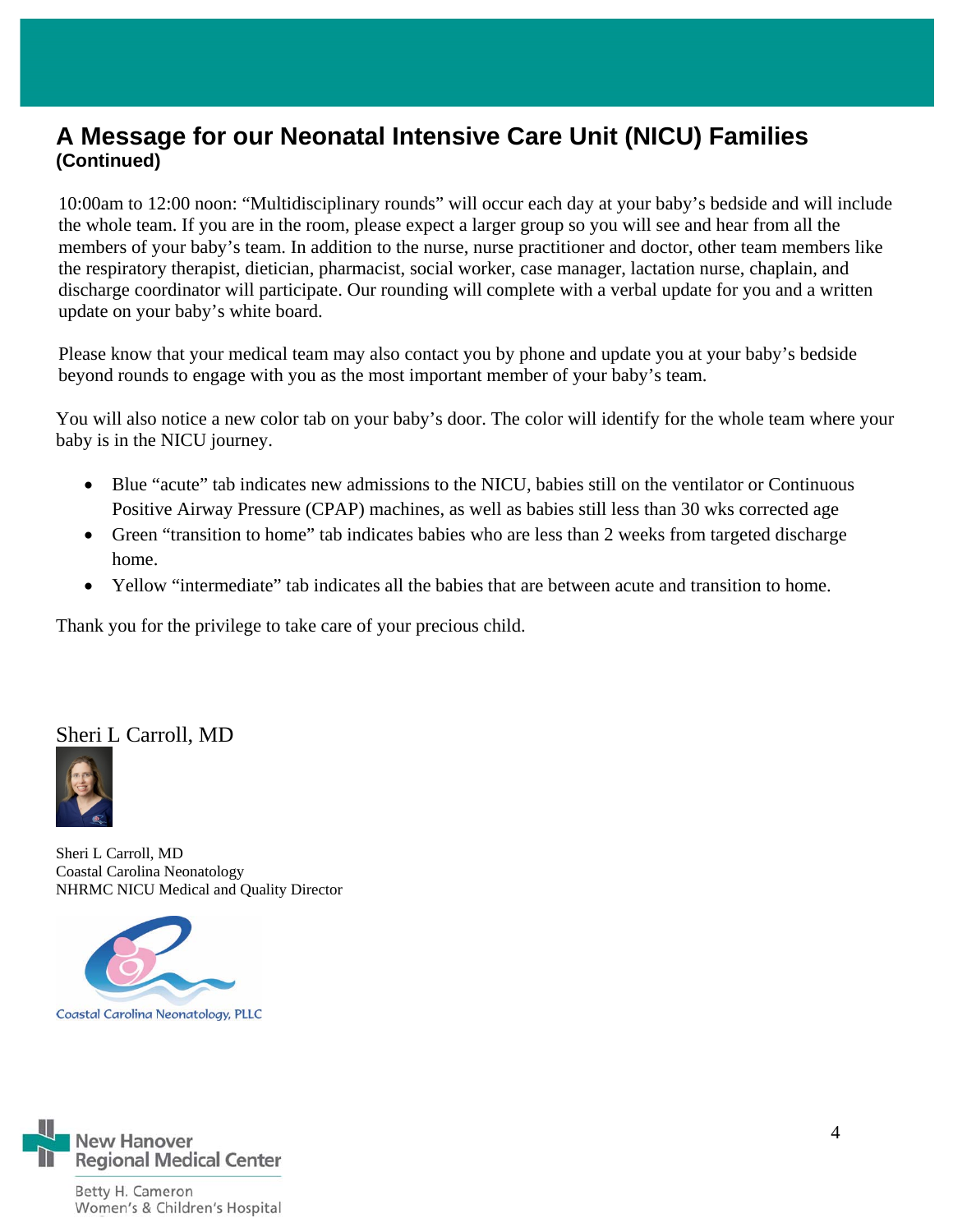# **The NICU Team**

Our team consists of a wide variety of disciplines to meet the high level of needs for your baby.

**Neonatologists** (MD/Dr.'s) – Pediatricians that specialize in the care of premature and newborn babies. They create and oversee the plan of care for your baby, which can be modified frequently based on new developments.

**Neonatal Nurse Practitioners** (NNP's) – an advanced-degree nurse whom has graduated from a Nurse Practitioner program that has advanced training in the medical/surgical care of premature babies / newborns. There is always a Neonatologist or Nurse Practitioner in the NICU.

**Registered Nurses** (RN's) – are the primary caregivers for your baby and work in 8-12 hour shifts. They are assigned to 1 to 3 patients at a time depending on their condition. We strive to provide consistent care, and you may ask nurses or have them become a part of your baby's "care team". Nursing staff are always available to answer your questions and educate you about your baby's care.

**Respiratory Therapists** (RT's) – Are specially trained and works with physicians and nurses to improve your baby's breathing capacity and efficiency until their lungs are working properly. The NICU has dedicated RT's

**Registered Dietitians** - assist the medical team in making feeding changes to meet all the special nutritional needs of your baby.

**Social Workers** - with an advanced degree are available to discuss your concerns with coping with the hospitalization of your sick infant or connecting you to community resources and assisting with the transition to home.

**Family Discharge Coordinators** and **Case Managers** assist the medical team in the transition to home and meeting baby's goals, educating the family prior to leaving, and coordinating pertinent appointments.

**Lactation Specialists** - are certified nurses or dietitian specializing in breastfeeding and lactation (the body's ability to produce milk). NHRMC is a proud member of the Breastfeeding initiative.

Other members you may come in contact with are hospital Chaplains and Family Advisory Council Coordinators.

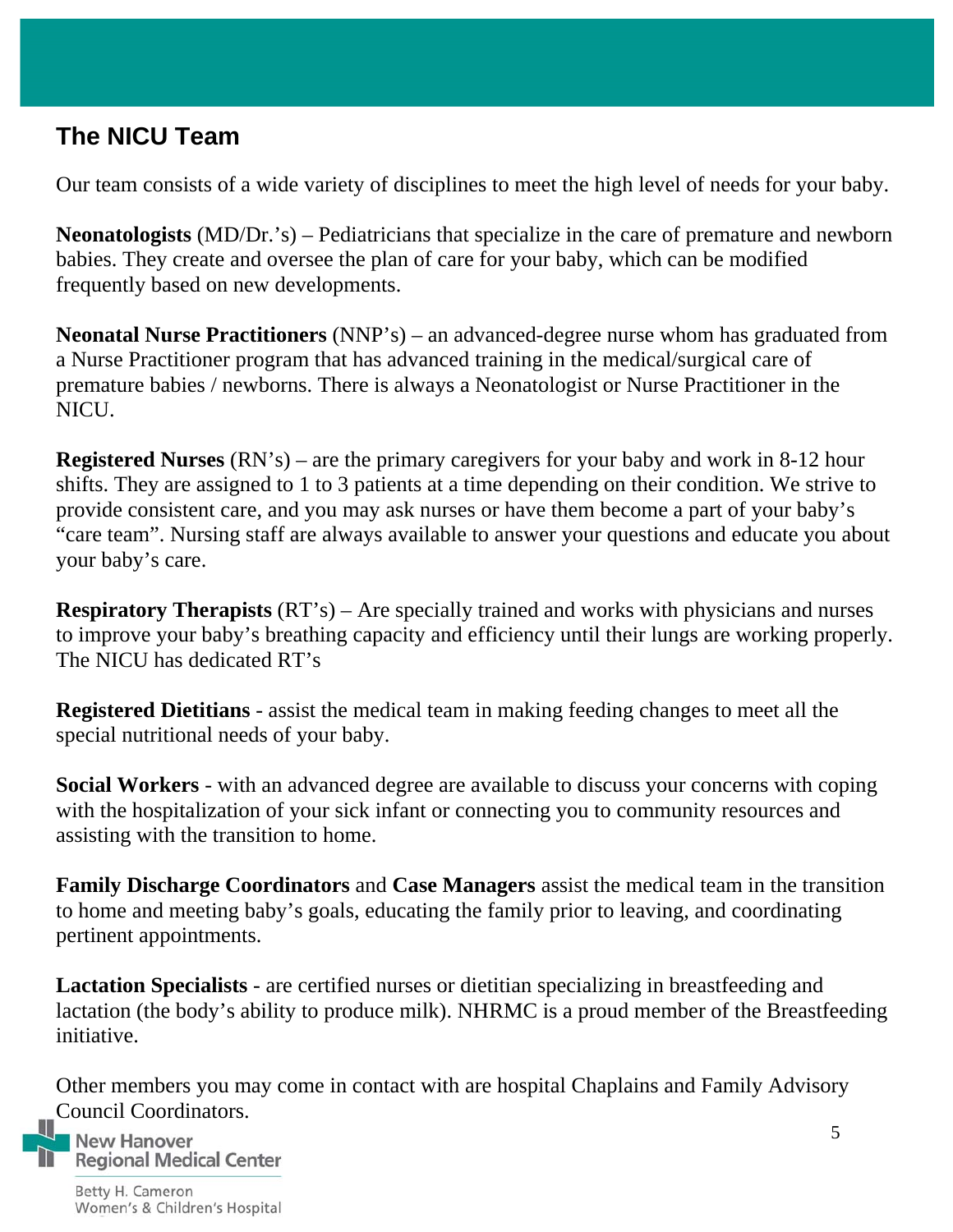## **Family Engagement**

## **Patient Rounds**

Members of the NICU team will meet daily between 10am-12pm at your baby's bedside to discuss his or her progress and plan of care for the day. Babies are assigned to teams called Acute, Intermediate, or Transition to Home based on their level of care. This is an excellent time to be present, ask questions, and discuss your baby's goals.

## **Staying Informed**

If you are unable to be here for physician rounds you may call the unit 24 hours a day and ask to speak with your baby's nurse. You will be asked for your baby's four-digit code to protect your baby's information. Please do not share your four-digit code with anyone you would not want able to access your baby's medical information. Your baby's nurse is always available to answer questions and a neonatologist or NNP is always in the unit if you need additional information.

## **Care Times**

Premature and even full-term babies in the NICU need long periods of uninterrupted sleep for brain development and growth. Our team plans care/handling around "care times." Your baby will have 2-4 care times in a twelve-hour shift. This is when we will take vital signs, change the diaper, and assess your baby. We encourage you to participate in your baby's care times. The nurses will teach you to change your baby's diaper and take the temperature. After each care time your baby's nurse will position him or her using our developmental positioning products (Froggie, Zaky, gel pillows). Proper positioning is especially important for a premature baby's growth and development. Members of our team will help you learn proper positioning techniques for your baby. There will be times when your baby will have to be touched by members of our team in between care times but we try to keep this to a minimum.



Betty H. Cameron Women's & Children's Hospital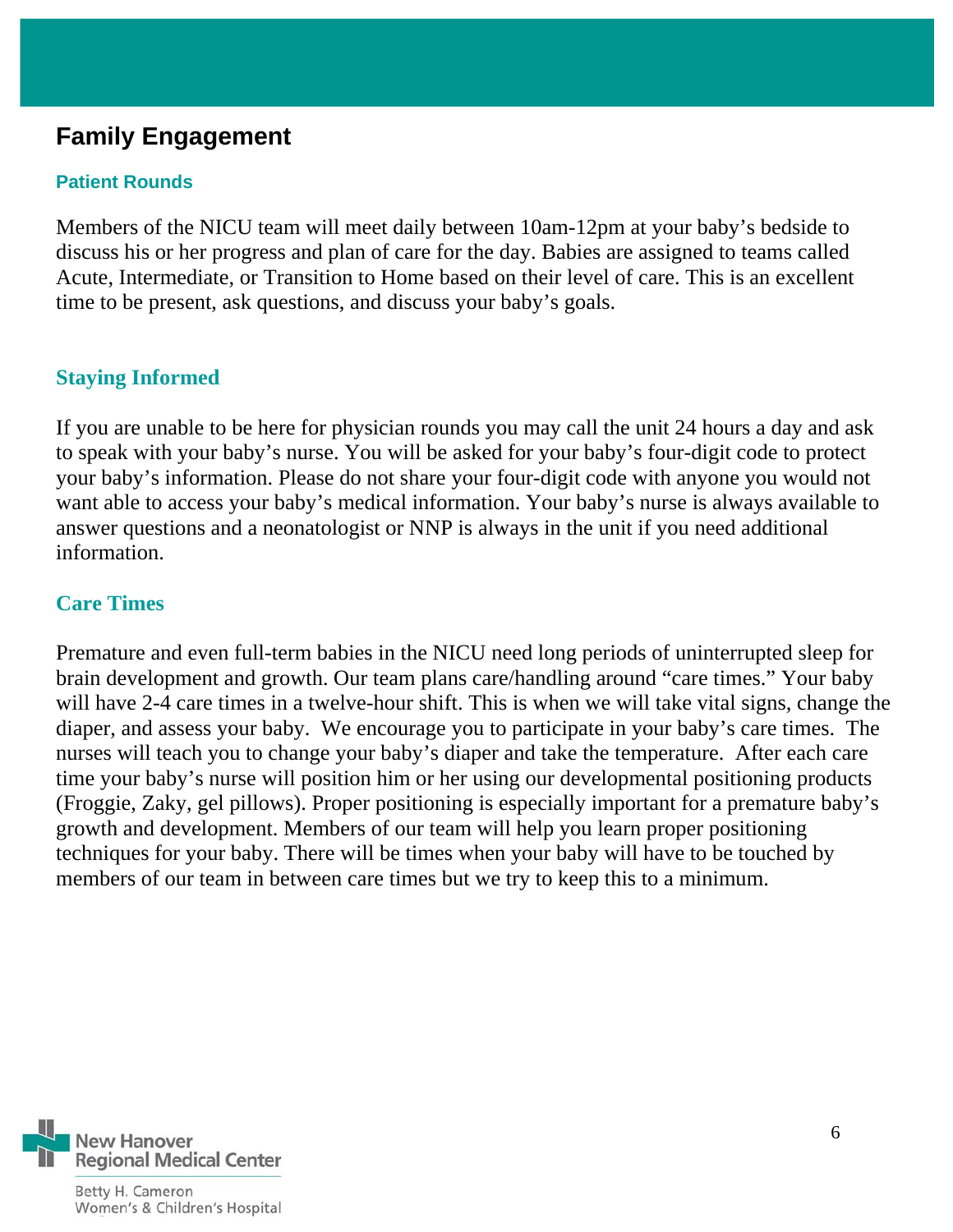# **Unit Safety Guidelines**

The NICU at the Betty H. Cameron Women's and Children's Hospital strives to provide family centered care to our patients and families at all times. Parent and family participation is important to the healthy growth and development of your baby; therefore, we encourage you to be present and active in your baby's care as often as possible. **Please note the following safety guidelines and share them with your friends and family. If you have any questions regarding unit security, please ask your baby's nurse and they will assist you.** 

Upon arrival to the Betty H. Cameron Women's and Children's Hospital, you and each family member will be asked to provide identification upon arrival. You will receive an identification sticker prior to entering the Neonatal ICU. **No one** without a proxy badge (family or guest badge) may receive an identification sticker to enter the Neonatal ICU.

General Fast Pass Identification Sticker Information:

- Expire every 24 hours (12 midnight daily)
- Expiration date is on the sticker
- Must present a photo ID
- All persons with a Fast-Pass will need to check out daily and be scanned upon leaving the W&C Hospital. Family members spending the night do not need to check out but will need to obtain a new identification sticker daily.

#### **While mom is a patient:**

During mom's inpatient stay she will be provided with a NICU inpatient badge. With the inpatient badge mom may enter the unit at any time. Mom will not be required to visit the welcome desk in the W&C hospital to obtain an identification sticker prior to entering the NICU, but all other family members must obtain an identification sticker from the welcome desk prior to entering the Neonatal ICU.

#### **Family and Guest Badges**

Each family will be given two family passes for mom, dad, and/or a support person and up to 4 guest passes for grandparents or another family member of your choice. To obtain a NICU family or guest badge we will need a photo ID for each member of your family who receives a pass. These passes permit access to the NICU and it is very important that you protect them and do not pass them around among friends and family. Please wear your badge on the lanyard provided around your neck so that it is highly visible at all times. This will assist the NICU staff in identifying you as a family member and will alert us to anyone who may be entering the unit without a parent's permission.

With a Family Badge, you may access the unit to be with your baby from 5 AM to 12:00 AM. However, we welcome parents to sleep at the baby's bedside. Upon arrival to your baby's room, please notify the nurse of your arrived.



Betty H. Cameron Women's & Children's Hospital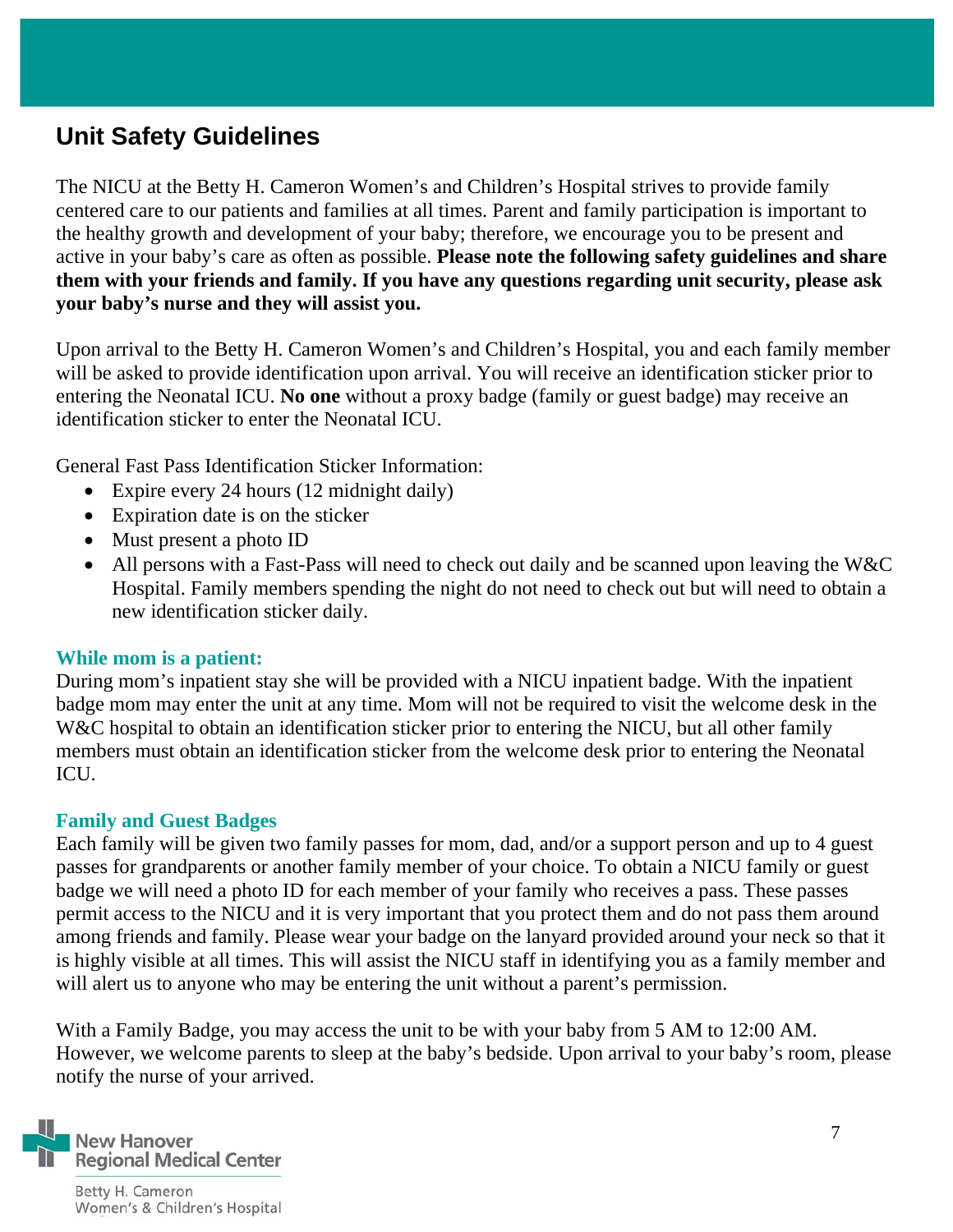# **Unit Safety Guidelines**

Guest Badges provide access up to four family members of your choice between the hours of 5 AM until 9 PM. The pass allows them to enter without you present and to get a brief update while visiting. We will obtain a photo ID when the pass is distributed. Please remind them to wear their lanyard at all times.

### **Visitors**

Guests (non-family) who have not been given a guest pass are welcome to enter the unit only if the primary caretaker is present. Family members holding Family Badges will be responsible for escorting their visitors to and from the patient room. *The NICU staff is not allowed to escort visitors or give out information regarding the baby to anyone without a pass or ID number*. Please let our team know of any special circumstances with your family/visitors and if you feel there are any security issues we need to be aware of.

Siblings 4 years of age and older are encouraged to visit frequently with a family member who has been assigned a NICU family badge. Visiting hours for siblings under 12 are 6:00 am-9:00 pm. While we encourage siblings in the NICU they may not sleep overnight.

- A **weekly** visit for siblings under the age of 4 can be arranged with your nurse.
- An adult must accompany all children visiting the NICU at all times.
- Due to the high risk of infection in our patients, all children under 12 years must be screened prior to entering the unit.
- *Children under 12 years of age that are not a patient sibling are not permitted to visit*

## **NICU Family Garden**

The NICU family garden is a place of respite for families in the Neonatal ICU. Your NICU family badge accesses the family garden during daylight hours. If you enter the Women's and Children's Hospital through the NICU family garden entrance, you must present to the W&C lobby desk to obtain a Fast Pass Identification sticker prior to entering the NICU.

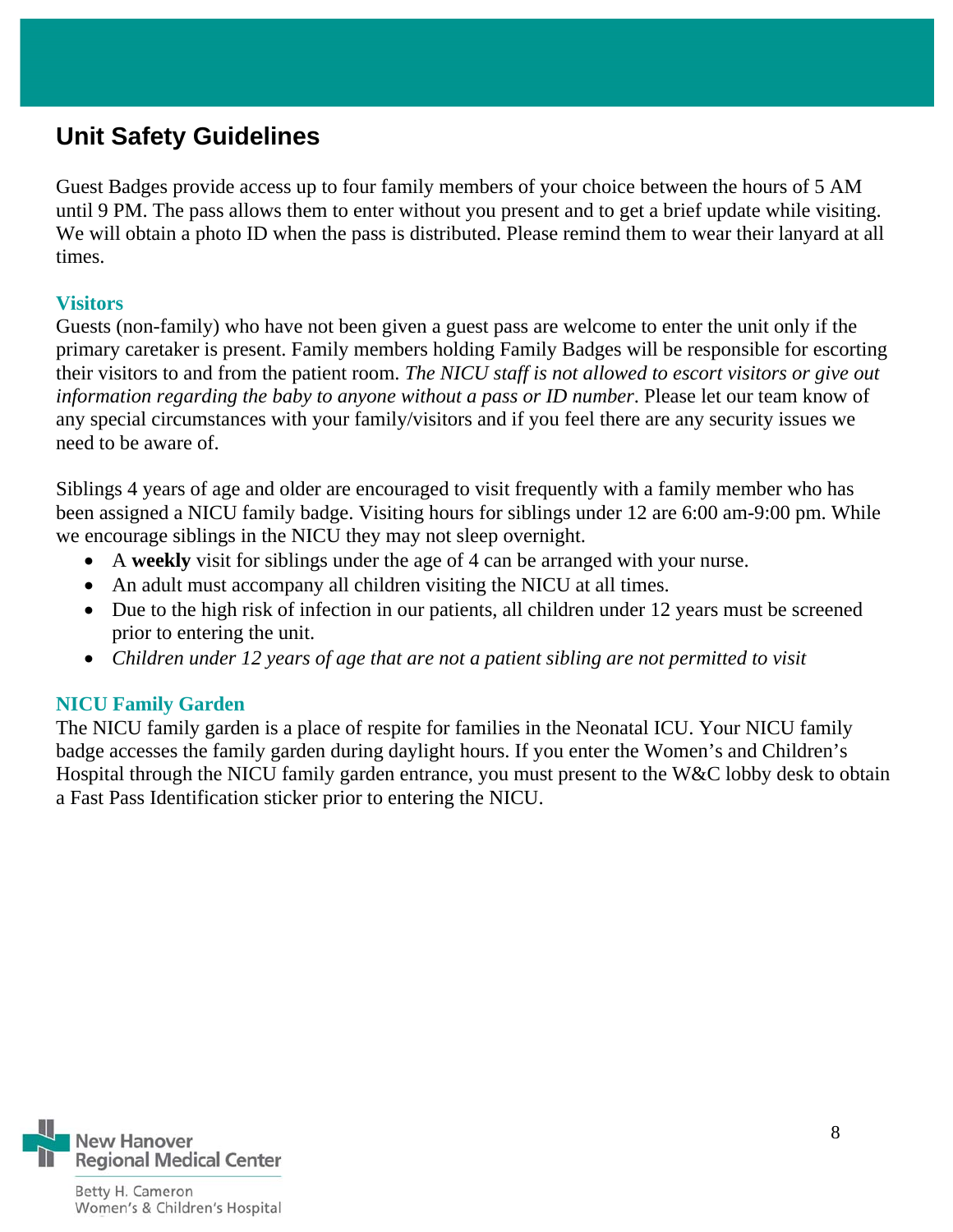# **Unit Safety Guidelines (continued)**

## **Hand Washing & Infection Control**

Everyone coming into the NICU must complete a 3 minute hand wash before entering your baby's room. This will help keep your baby from getting sick. Family members and guest who have the flu, a fever or GI symptoms should not enter the unit. Please alert your baby's nurse if you have any signs or symptoms of illness. We know you want to support your baby's good health, and we want to assist you by screening care providers prior to entering the baby's room.

Take off all watches, rings, bracelets, jackets and sweaters before washing your hands and leave them off when you stay with your baby. There is storage space in your baby's room for you to keep your things when you stay. Please don't leave anything valuable in your baby's room while you are not here. There are also lockers in the family lounge for you to store things in. You may bring a lock with you when you are here, but take it home with you each time you leave. Use the hand sanitizer in your baby's room or wash your hands with soap and water for at least 15 seconds before you touch your baby. Wash or sanitize your hands after eating, drinking, touching your cell phone or changing your baby's diaper.

*Food is not permitted in patient rooms* but drinks are allowed with covered tops. You may eat in the Family Lounge and label your items with name & date to store in the lounge refrigerator.

## **Mobile Devices**

We understand that mobile devices are a part of our everyday world. We ask that you please refrain from taking photos or videos with staff members in them without their permission. Staff members are not permitted to share their personal cell phone numbers, and you must call the unit to be updated on your baby's status. We also ask that refrain from using mobile devices next to medical equipment.

## **Shift Change**

The nursing staff cares for your baby in 12-hour shifts. Shift change occurs at 6:45 AM and PM in your baby's room. Your off-going nurse will report to the on-coming nurse at the bedside. They will review the plan of care for your baby and will be able to address any questions you may have at the end of the handover.

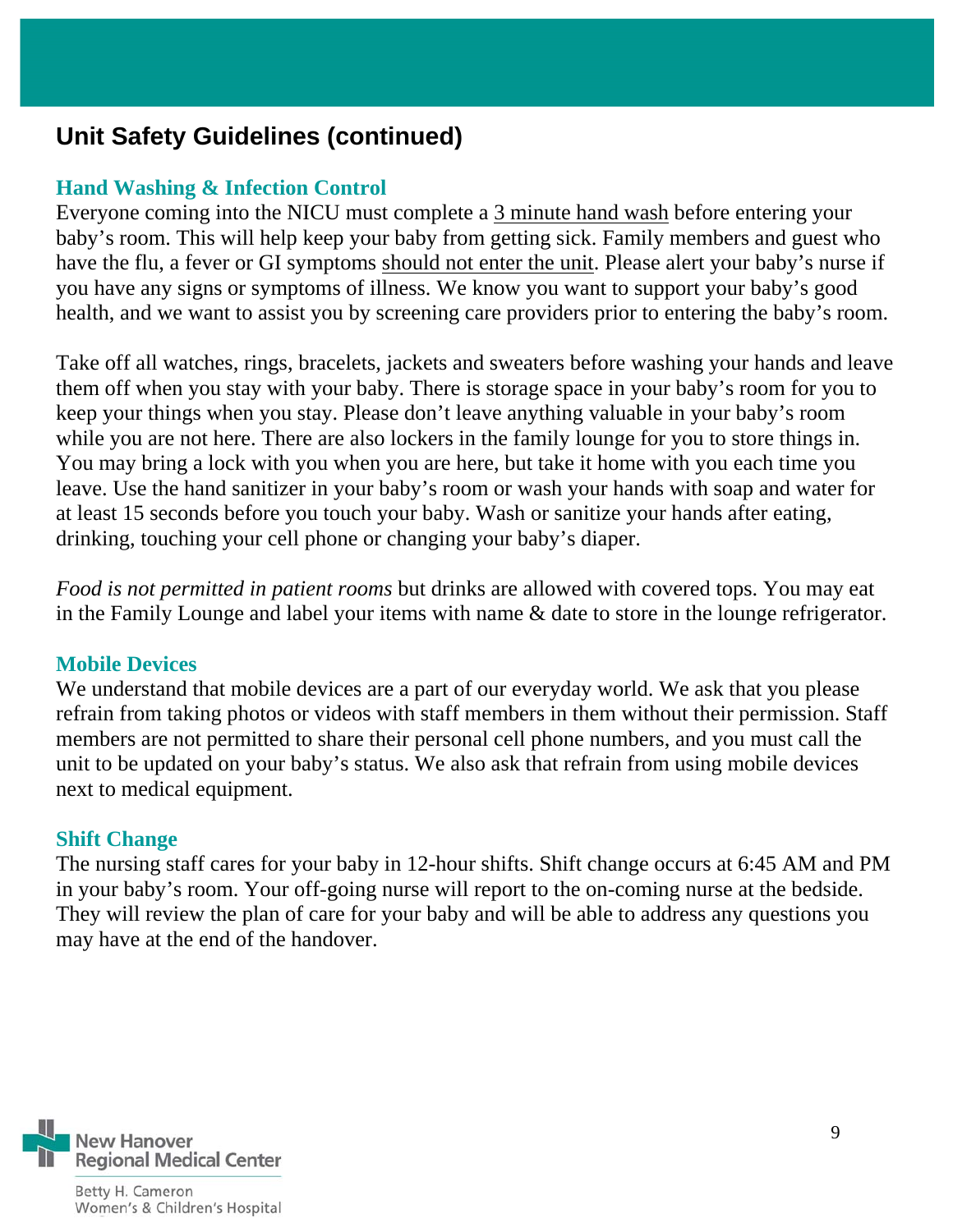## **Family Centered Care**

Our Family-Centered Care approach means parents are important members of the team who care for your baby. Please remember that this is *your* baby and you have a right/responsibility to be informed of your baby's condition and plan of care. *Ask questions!!!* Have frequent conversations with your baby's caregivers. We encourage participation in care times and welcome your involvement. Any time you have questions or concerns please discuss them with your baby's nurse. We have multidisciplinary rounds daily and this is a great time to be present for discussion on the plan of care for your baby with all members of your baby's team. There will always be a Neonatologist or NNP available to answer your questions or if needed you can schedule a more formal meeting called a *Care Conference.* During a Care Conference you are able to meet with the Neonatologist and possibly other members of our team to discuss your baby's progress and plan of care. We have certain times set aside each day for Family Care Conferences. Please let your baby's nurse know if you would like to schedule one.

If you live far away from the hospital and experience transportation challenges or just want your baby closer to home, as a member of the medical team if there is a closer facility to your home. Transfer will depend on your baby's condition, the level of care provided by that hospital, and space availability.

### **Care Teams**

In an effort to promote continuity of care, members of the nursing staff may sign up to be on your baby's "care team". This is a list of team members that would be assigned to care for your baby as often as possible and if unit staffing needs allow. If you connect or develop relationships with specific nurses, invite them to be on your baby's care team.

## **Kangaroo Care**

Kangaroo Care is the best way to hold and soothe your baby. This involves placing the baby on your chest touching skin to skin while in an upright position (between breasts) with baby's head turned to the side.

Once your baby is medically stable we encourage you to kangaroo as soon as possible. Ask your baby's nurse if he/she is ready. Kangarooing helps to regulate your baby's temperature (you will keep them warm) while they are also wearing a diaper and covered in a blanket. Babies that kangaroo experience deeper sleep, easier breathing, more stable temperatures, use less energy, are less likely to get over stimulated, and enhances bonding. This also allows parents to become more confident with their baby, and improves milk production and earlier breastfeeding for mom.

To prepare for kangaroo time with you baby, please come showered with no perfume, aftershave, or smell of smoke. Wear a shirt that opens in the front or ask your nurse for a patient gown. Devote 2-3 hours to be with your baby, and consult with your nurse develop a plan. Kangaroo care enhances milk supply, so it is best to pump after holding if you are breastfeeding!

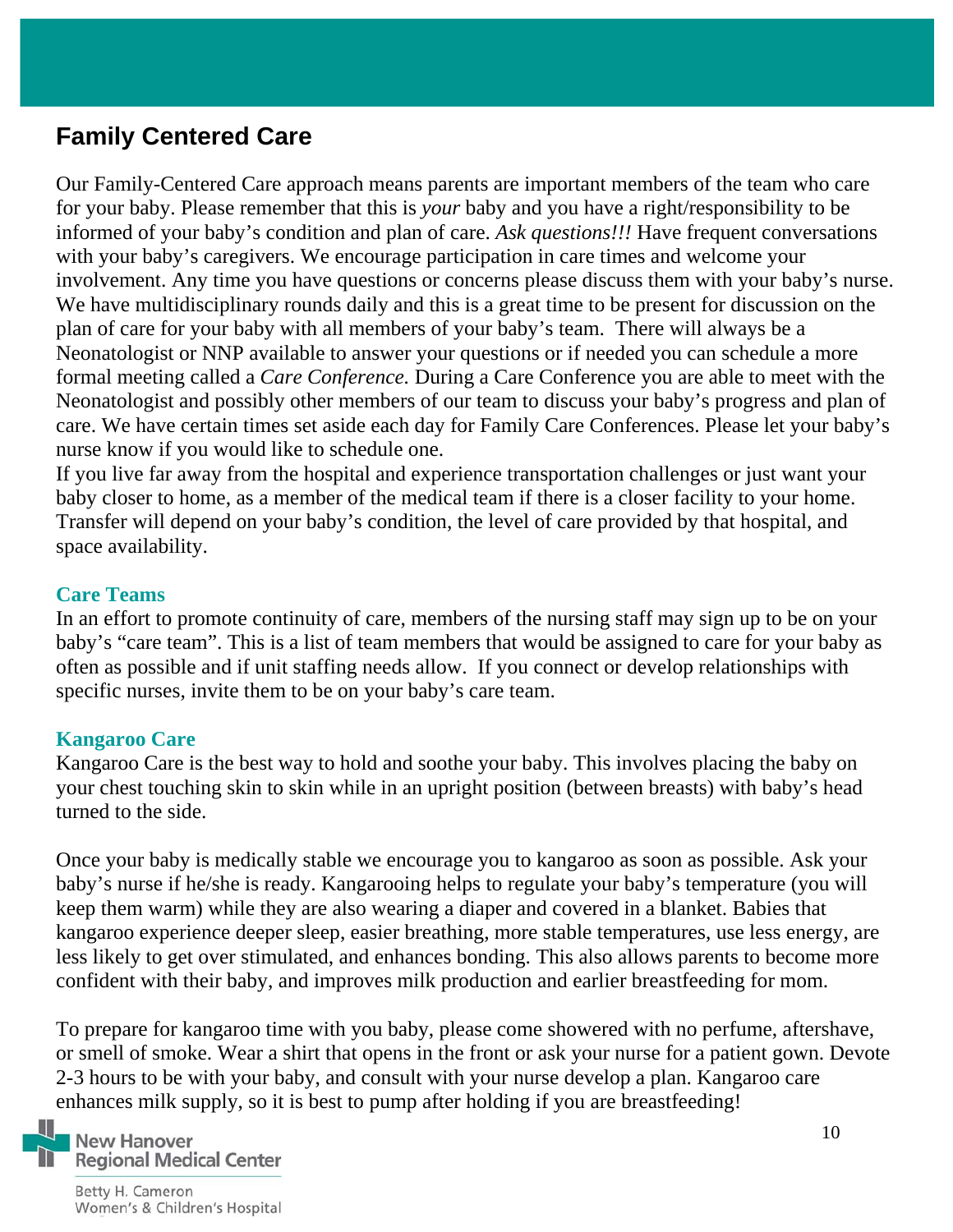## **Family Centered Care (continued)**

On occasion it may not be best for your baby to be held. In this case, your touch alone may be therapeutic to your baby. Premature babies prefer not to be stroked but like to feel your hand rest on their back, head, or bottom… this makes them feel secure. Your baby knows your voice and is comforted by hearing you talk softly.

### **Breastfeeding**

If you had planned to breastfeed during your pregnancy, you don't have to give up the idea. You will be given the opportunity to pump milk for your baby with the help of a lactation consultant your nurse and your baby's nurses. Don't wait to get started. Studies have shown that pumping within 1 hour of birth can greatly improve your milk production and long-term breastfeeding success

Mother's own milk is the best food for almost all infants. Breast milk of mothers who give birth early (prematurely) is higher in the nutrients and other agents that help fight infection and promote health. Babies given breast milk are more likely to have reduced risk for infection, retinopathy of prematurity (ROP), and necrotizing enterocolitis (NEC).

Due to their special needs, preterm babies often need extra nutrients added to mother's milk to support their special needs. Your baby's doctors will advise if your baby needs these extra nutrients (protein, vitamins, carbohydrates, and fats) to support healthy growth.

Your milk is the best medicine for your baby

## **Formula Feeding**

If you are unable to breastfeed, or decide not to do so, your baby will be given a special formula for premature or sick infants.

## **Corrected Gestational Age**

You will often hear about your baby's corrected gestational age. This describes how mature your infant is after birth and is calculated by adding the "calendar age" (number of weeks after birth) to the gestational age in weeks at birth.

Example:

 $28$  weeks = length of pregnancy

 $+ 6$  weeks = calendar age

34 weeks corrected gestational age

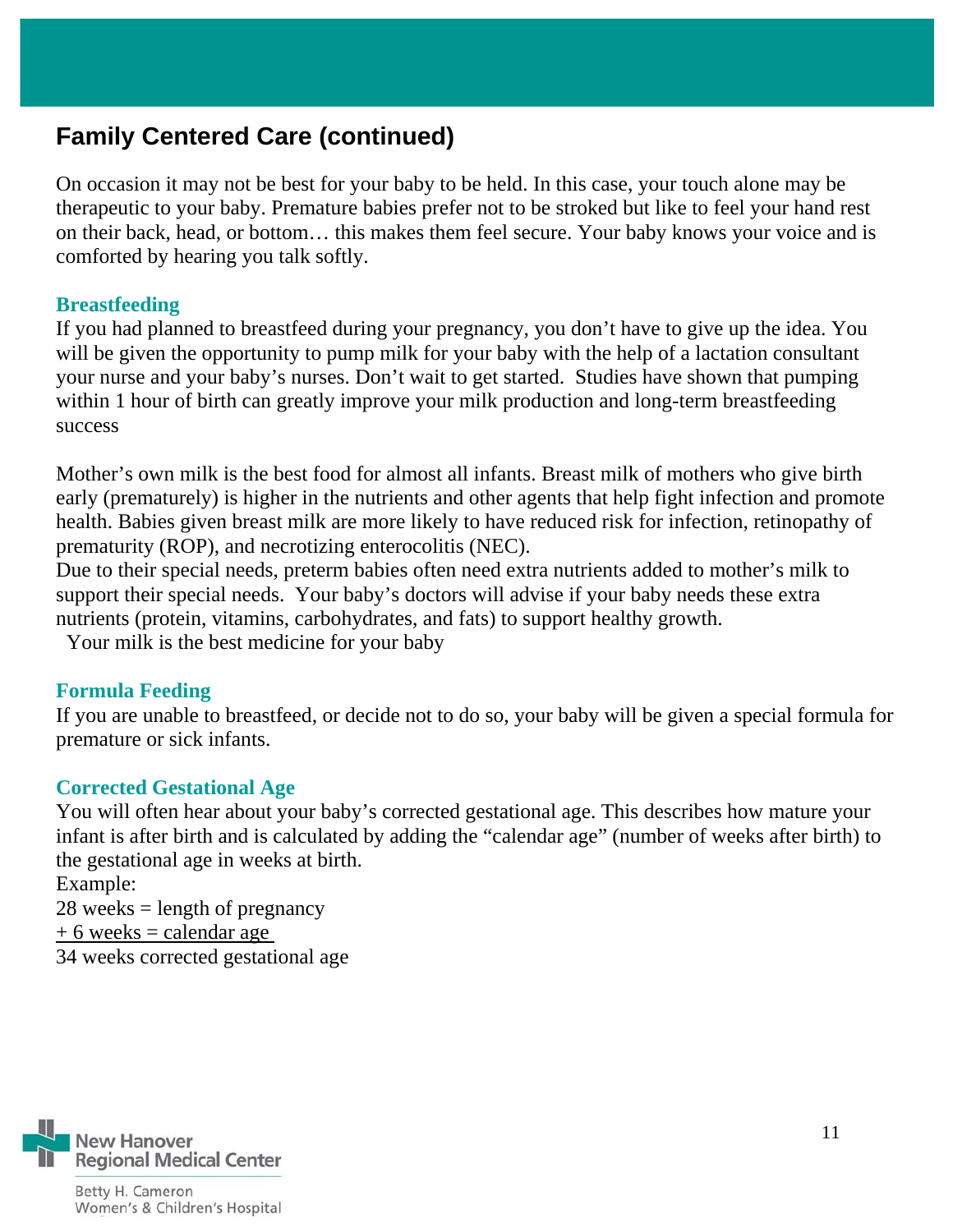## **Family Accommodations & Support**

NHRMC Betty H. Cameron Women's & Children's Hospital NICU is proud to be Family-Centered with special accommodations to help make our parents more comfortable. Stay at your baby's bedside with private patient rooms equipped with pullout couches. Separate parent Sleep Rooms are available on a first come, first serve basis. Our Family Lounge was designed with a refrigerator, microwave, ice machine, washer & dryer, showers, TV, and play area for siblings. Please bring a lock to secure your items and label any stored food. Wi-Fi is available hospital-wide. Quiet rooms and conference rooms are available. We also offer lactation consultation and spiritual services. Long-term families may decide to make accommodations with the SECU Family House, discounted rooming off-site.

## **Parent Sleep Room Guidelines**

The NICU has four family sleep rooms. Rooms will be prioritized for out of town families whose infants are in critical condition and those who have just been transported from another facility. Families can speak with their baby's nurse if they have a need.

Rooms will be assigned on a day-to-day basis by the charge nurse/coordinator on duty after morning rounds. Parents may check into their sleep room at 3:00 pm. Parents/families must be dressed and out of the sleep room by 9:00am. The charge nurse/coordinator may use her discretion in assigning rooms to families. The number of people that may sleep in one room will be evaluated on a case by case basis. No furniture is to be moved within each room or from another room. Children must be supervised by a guardian at all times.

## **Short-Term Housing for Families**

The SECU Family House at New Hanover Regional Medical Center offers support for loved ones from out of town with a hospitalized family member. The SECU Family House's doors are open to family and friends of patients being cared for at NHRMC as well as for patients who must travel to the area for outpatient medical treatment.

The SECU Family house offers the following amenities:

- 24 standard guest rooms with two queen beds and private bathrooms
- TV/Cable and Free Wi-Fi
- Indoor and outdoor children's play areas
- Full kitchen, dining facilities, vending and coffee bar
- Laundry facility
- Family living areas with books, games and puzzles
- Peaceful outdoor setting and walking trails
- 24-hour volunteers & support staff
- Transportation to and from hospital

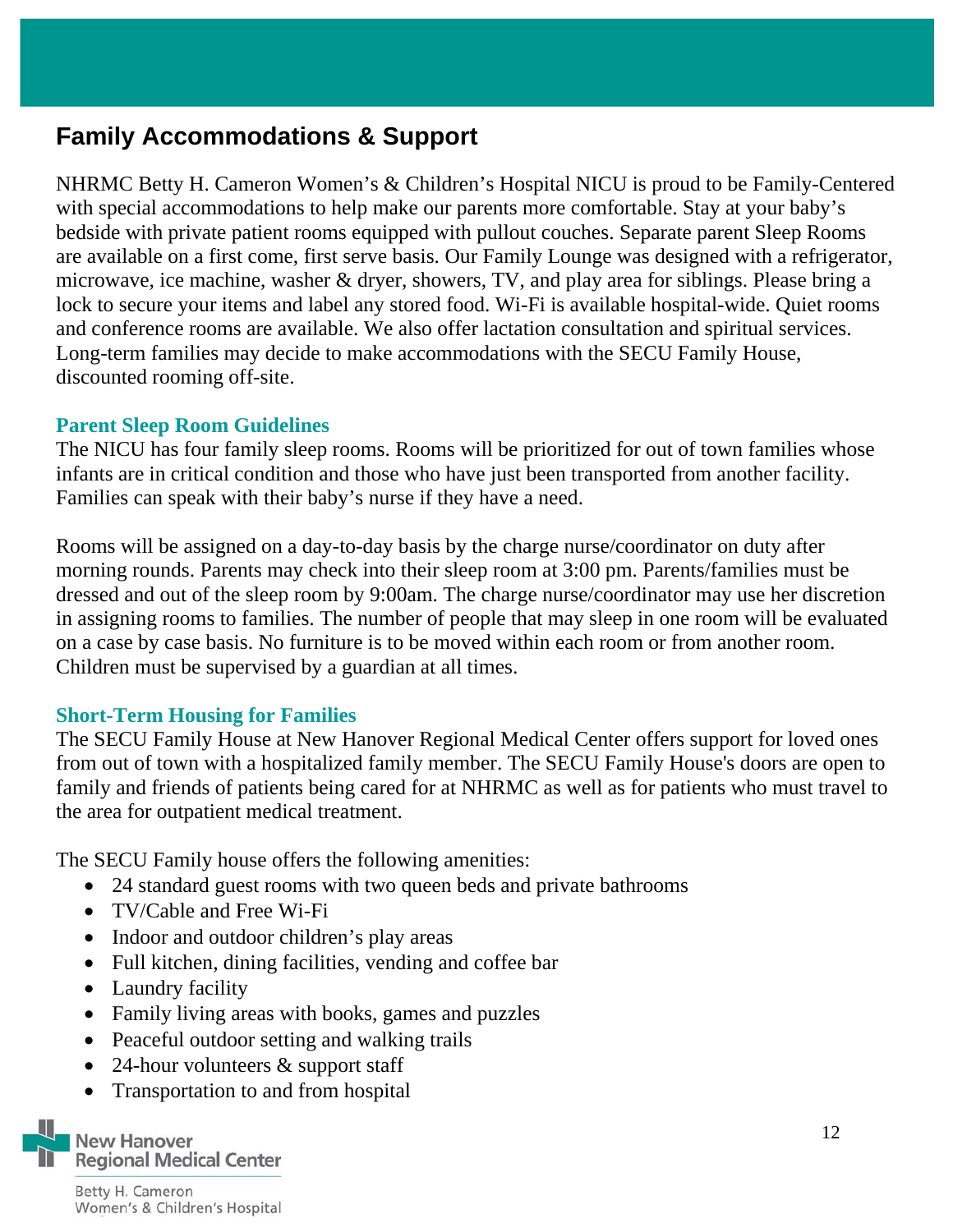# **Family Accommodations & Support (continued)**

## **Short-Term Housing for Families (continued)**

Located just a short distance from the main campus, the non-profit SECU Family House, asks for \$35 per room per night to offset costs. Our facility offers a comfortable place to rest, shower and prepare meals while your loved one receives care at NHRMC. If your stay at SECU House is because of a loved-one hospitalized in NHRMC's Neonatal Intensive Care Unit, or NICU, we ask that you:

- 1. Be in regular communication with NICU staff
- 2. Comply with all Hospitality House rules and regulations
- 3. Wear a guest identification badge while on Hospitality House property

SECU House staff work closely with NICU staff and NHRMC's social work department. It is our goal to provide a caring, supportive atmosphere to help and encourage parents during their child's medical treatment.

1523 Physicians Drive Wilmington, NC 28401 Office Phone: (910) 662-9980

## **Family Advisory Council**

The Family Advisory Council is available to answer questions and guide you through your baby's stay in the NICU. This is a group of current and former parents that have been through the NICU experience with their infants. They welcome new parents to join them for several opportunities weekly to meet other families.

- Mondays 9:30AM to 11:00AM Breakfast
	- o Women's and Children's Classroom Ground
- Wednesdays 12:30PM to 2:00PM Lunch
	- o Labor and Delivery Classroom First floor
- Thursdays 5:30PM to 7:00PM
	- o Women's and Children's Classroom Ground

For questions, feel free to contact Rachel Levin, Women's and Children's Family Support Coordinator: Rachel.Levin@nhrmc.org

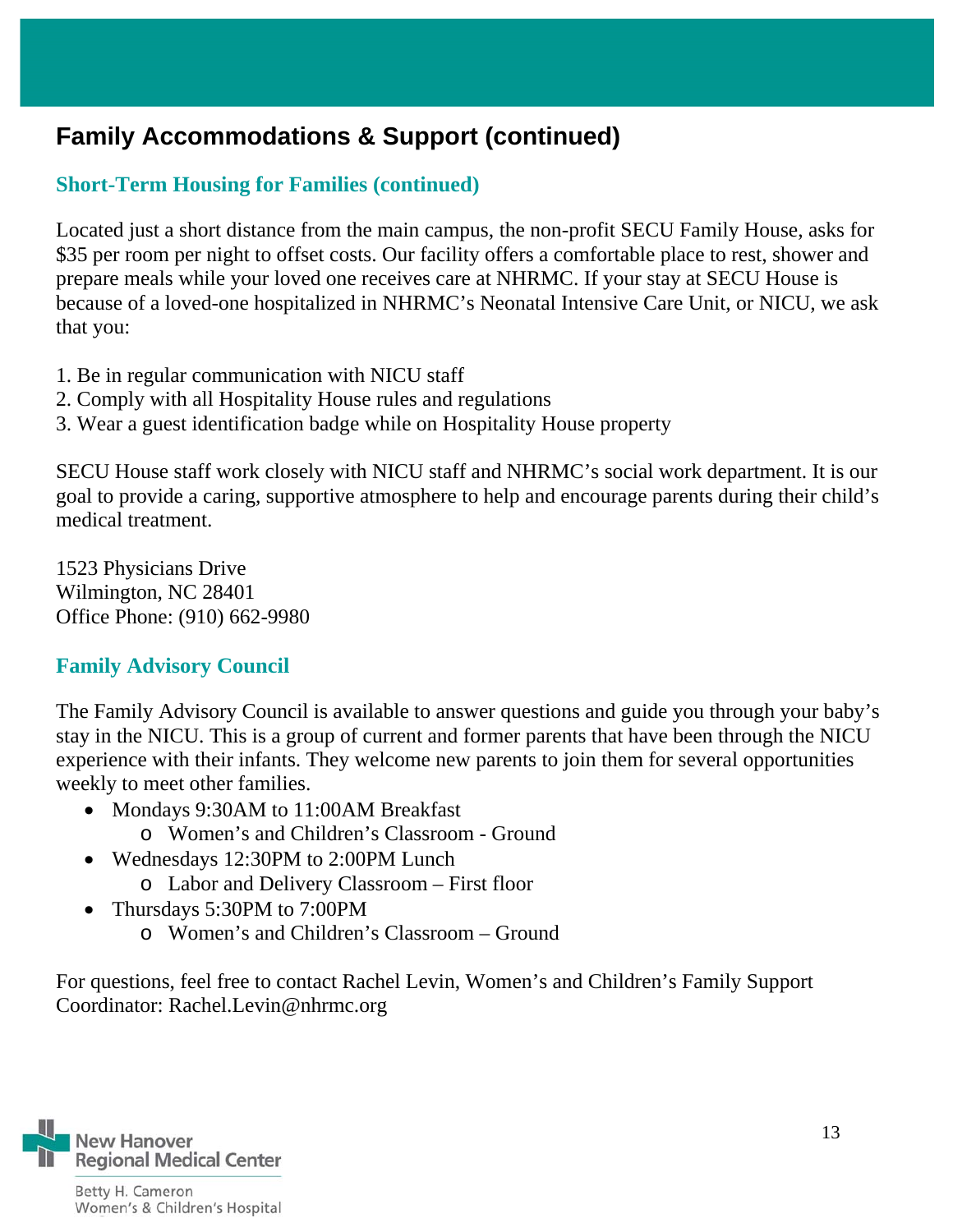## **Going Home**

As much as we love caring for our babies we are happy to see them go home and want to make sure they leave in the safest way and our parents are the most comfortable. Please let us know who your Pediatrician of choice will be as soon as you have decided.

Common signs that your baby is ready to go home include:

- o Your baby will be able to control his/her own body temperature and keep warm without the help of an isolette.
- o Your baby will be able to breathe on his/her own.
- o Your baby can be breastfed or fed from a bottle.
- o Your baby's medical condition is stable.
- o Your baby is gaining weight at a steady rate.

## Car Seat Test:

Prior to discharge babies born less than 37 weeks gestation or weighing less than 2500 grams at birth are required to have a car seat test. Please bring your car seat in when we begin discussing your baby's transition to home. It is important to make sure the car seat is less than 6 years old. Your baby will have to pass the car seat test. To pass your baby must be able to sit in the car seat for at least 90 minutes without having apnea or bradycardia.

## Spending time in the NICU prior to going home:

Parents are also expected to spend additional time with the baby when transitioning to home is near. This time is sometimes referred to as "nesting". All NICU families are required to spend a minimum of 24 hours or 6-8 feedings with your baby prior to discharge. Depending upon the needs of your baby the time required for you to "nest" could be more. If you are unsure of how much time will be required, please speak to a member of the NICU Medical team.

During this time, you will provide allof your baby's care such as feeding, mixing milk, and administering medications to ensure you are comfortable. Infant CPR classes are available to parents twice per week and are strongly encouraged. You are also required to watch four short discharge videos prior to leaving.

## **Concerns?**

If you have any concerns regarding your baby's care, please do not hesitate to contact the NICU Charge Nurse or Nursing Managers.

## **NICU Nurse Managers -** 667-7497

**Charge Nurse Phone -** 667-6965

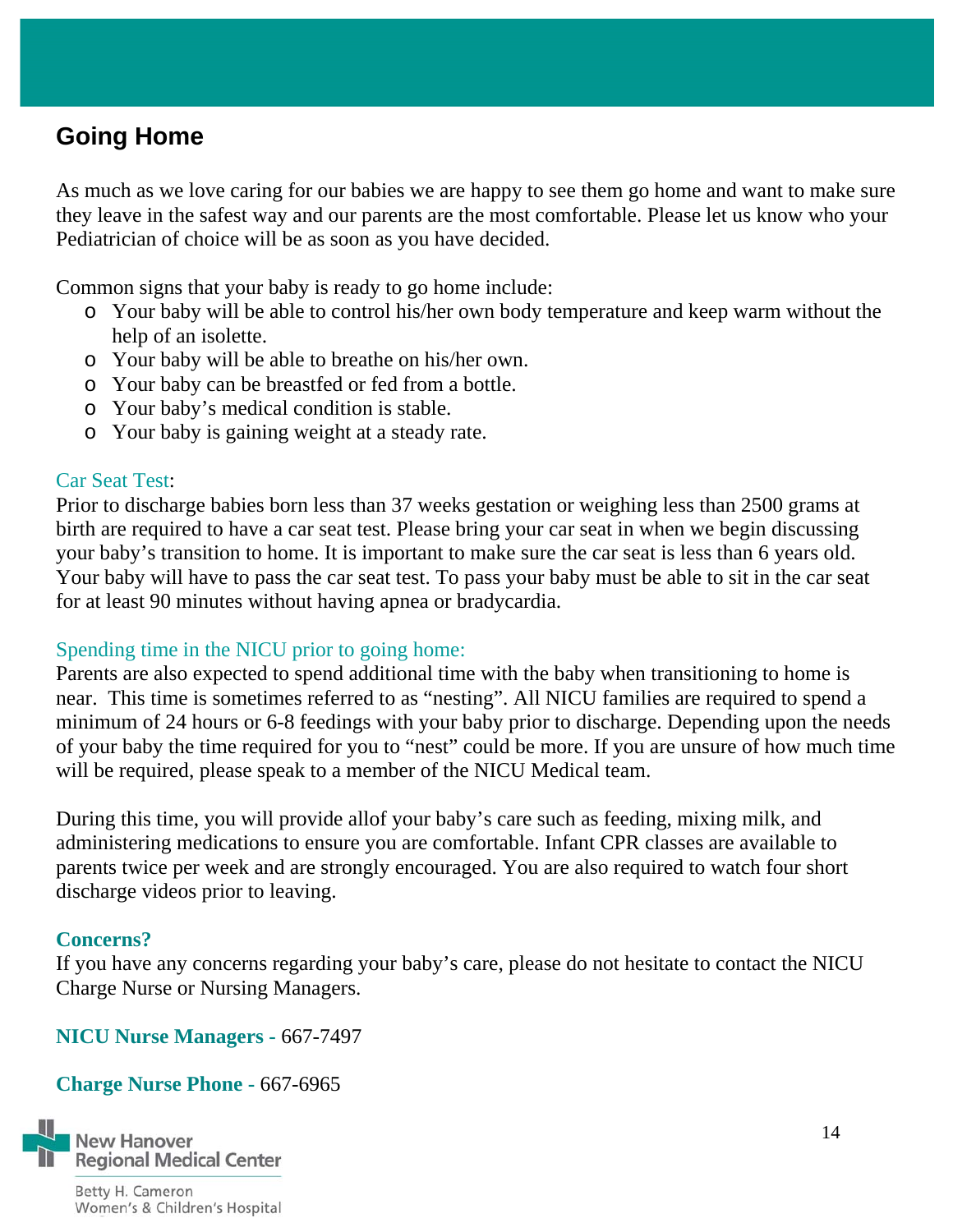## **Common Findings in the Premature or Sick Newborn**

### **Prematurity**

Premature babies are often not mature enough to live outside the womb without special help. They may need help with feedings, breathing, or just keeping warm. Each baby has special needs that may require the use of intravenous therapy, breathing machines or other special treatments. Premature babies must often stay in the hospital for several weeks or months, until they have developed enough to stay home with their parents.

### **Respiratory Distress Syndrome (RDS)**

This is a condition of premature or term infants caused by an absence of a chemical in the lungs called surfactant. This chemical coats the inside of the lung sacs and prevents them from collapsing when the baby breathes out. Depending on the amount of surfactant present at birth, some infants need only oxygen therapy while others require a breathing machine or ventilator to help prevent the lungs from collapsing. Infants begin producing surfactant at birth. Babies usually need increasing respiratory support during the first 48-72 hours, then show a gradual improvement. The need for respiratory help can be as short as two days or as long as several weeks.

### **Apnea and Bradycardia (A&B)**

Because premature babies have immature or under developed nervous systems, they often forget to breathe and must be reminded with gentle stimulation or special medications. Apnea (the absence of breathing) is very common among premature babies in the early weeks of life. Apnea is often accompanied by bradycardia- a lower than normal heart rate. Often times you will see your baby's nurse rub his/her back or foot to make your infant take a breath and bring the heart rate up.

### **Jaundice (Hyperbilirubinemia)**

Bilirubin is produced when red blood cells are broken down by the body. Normally, bilirubin is processed in the liver and then deposited in the intestine so it can come out in the stool. In premature infants the liver does not function well enough and bilirubin builds up in the body, giving the skin a yellow tone usually referred to as Jaundice. Jaundice is treated with special lights (phototherapy lights) which break down bilirubin in the skin and allow the body to excrete it more easily. High bilirubin levels may enter the brain and cause damage. Phototherapy lights help prevent this problem.

### **Meconium Aspiration**

This is a condition in which the baby inhales amniotic fluid containing meconium, the baby's first stool. This results in partial obstruction of the breathing tubes and an irritating pneumonia. The condition can be mild or severe.

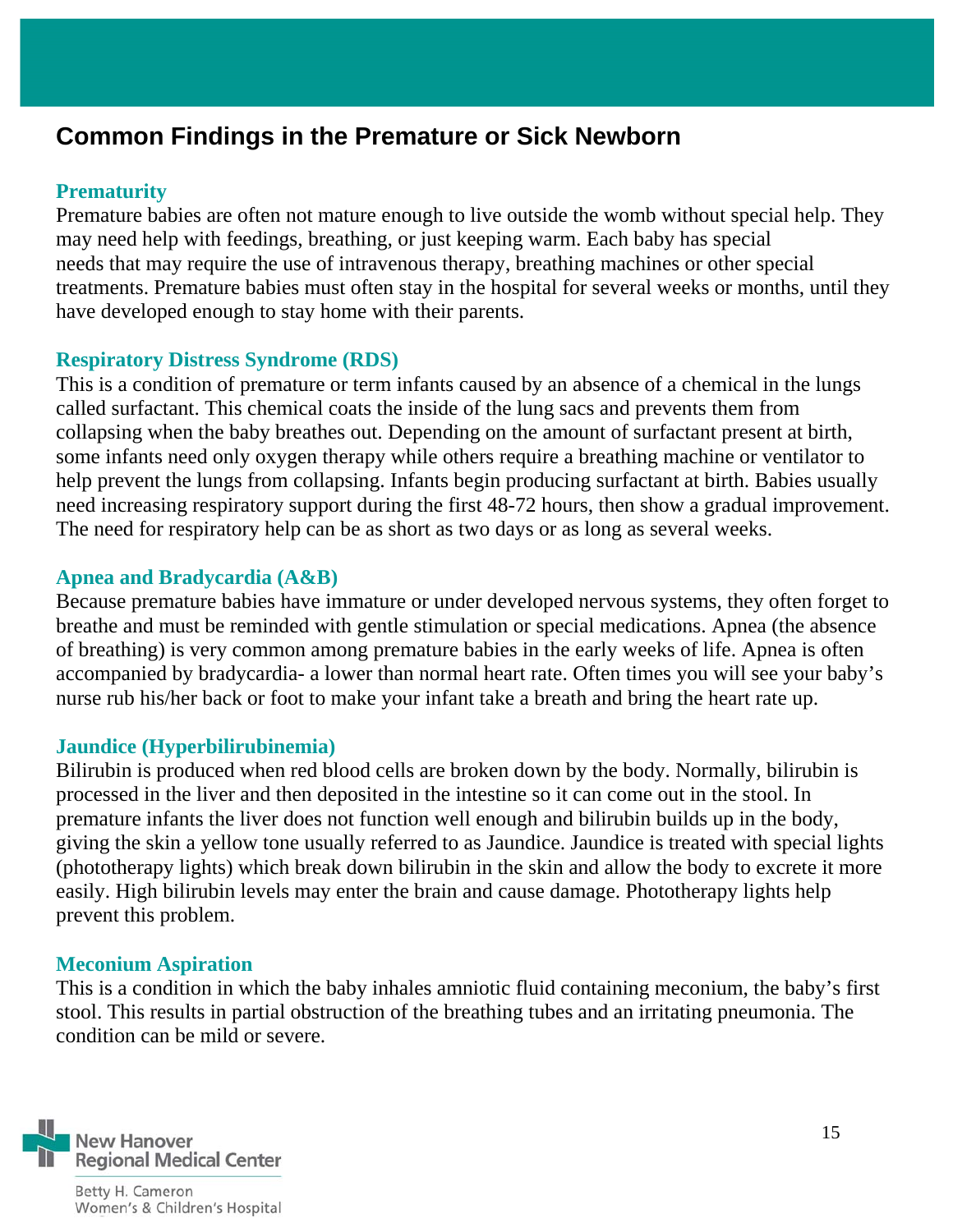## **Common Findings in the Premature or Sick Newborn**

### **Patent Ductus Arteriosus (PDA)**

A large vessel outside the heart connects the blood flow to the lungs with the blood to the body. This vessel is normally open during life in the womb; however, when it fails to close after birth it results in increased blood flow to the lungs and interferes with the baby's breathing ability.

### **Retinopathy of Prematurity (ROP)**

Babies born very early may have an eye problem called retinopathy of prematurity. The back of the eye (retina) may be damaged, often needing special treatment. Whether or not the baby's eyesight is affected depends on the severity.

### **Aspirate (also known as Residual)**

The amount of digested milk left in your infant's stomach. It is usually checked before a feeding is given.

### **Desaturations (Desats)**

Short periods of time when the oxygen in your infant's body drops below desired or acceptable levels.

## **Tachypnea**

An abnormally fast breathing rate, usually faster than 60 beats per minutes in an infant.

### **Hernia**

Lump under the skin in the abdomen, groin, or scrotum caused by the intestines pushing through a weak place in the belly wall. A common preemie problem. May be fixed by surgery before the baby leaves the hospital. This also may occur at home after discharge. If so, notify the baby's doctor. Umbilical hernias usually resolve by the age of two. It can be fixed by surgery after 2-3 years of age if till present.

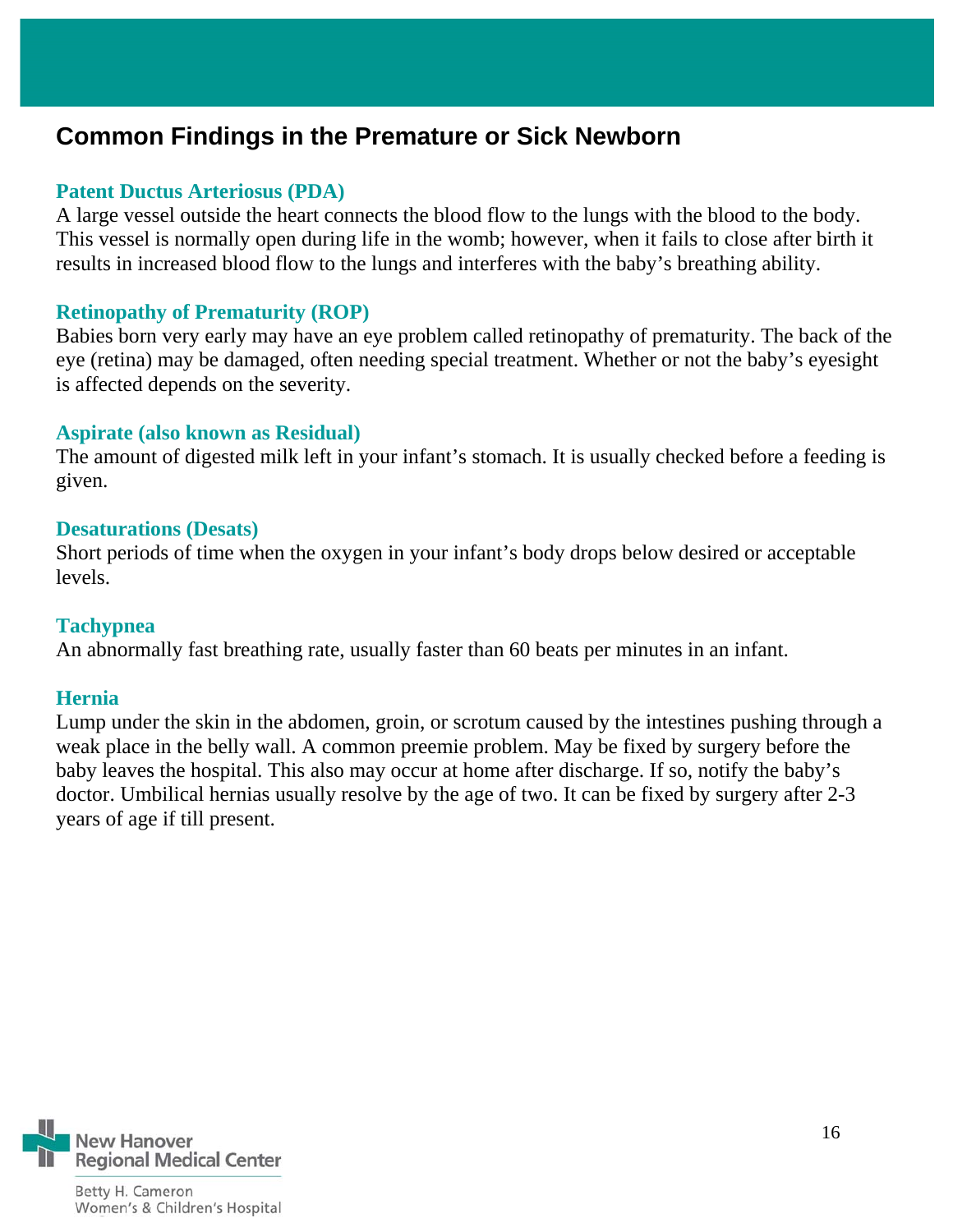## **NICU Glossary**

Apnea: stop breathing for 15 to 20 seconds

Areola: dark area of the breast around the nipple

Aspiration: breathing fluid (formula, stomach contents, and meconium – baby's first stool) or objects into the lung.

Bacteria: germs, which make you sick. Treated with antibiotics.

Bilirubin: breakdown product of red blood cells; too much in the blood causes jaundice, a yellow color of the skin.

Blood Gas: a lab test to determine how much oxygen and carbon dioxide the baby has in his blood. The baby is stuck for the blood if he does not have a special IV (UAC- umbilical artery catheter).

BPD (Bronchopulmonary dysplasia): lung problem caused by oxygen, ventilators and prematurity. Some babies need oxygen after discharge from the hospital.

Bradycardia: slow heart rate; usually less than 100 in a newborn or premature baby.

Breech Delivery: babies born bottom, feet or arm first

Caffeine: medication used to stimulate the baby's breathing

Carbon Dioxide: gas breathed out when the baby exhales

Cardiologist: doctor who specializes in the heart and circulation of blood

Cardiopulmonary Resuscitation (CPR): method to revive a person whose heart beat and breathing has stopped.

Care Manager: nurse who is responsible for providing care and coordinating care of a specific baby for entire time baby is in the unit

CAT scan or CT Scan (computerized axial tomography): computerized x-ray that takes special pictures of the baby's brain, and other parts of the body.

CBC (complete blood count): blood test that looks at the types and number of cells in the blood. It is a lab drawn to see if the baby has anemia (low blood) or an infection.

Circumcision: removal of the foreskin from the penis

Colostomy: surgical opening made in the large intestine which is connected to the outside of the belly to permit elimination of stool (BM).

Colostrum: thin yellow or clear breast milk that is present before the true breast milk comes in Congenital Abnormality: birth defect; malformation or abnormality present at birth

Congestive Heart Failure (CHF): heart is not able to pump blood well because of malformed heart, illness or infection

Corrected Age: length of pregnancy (gestational age) plus the baby's calendar age

CPT (chest physiotherapy): clapping on the baby's chest with a hand or using a cup to loosen mucus in the lungs.

CSF (cerebrospinal fluid): fluid made and stored in the ventricles of the brain. Same as spinal fluid Cyanosis: blue color of baby's skin, fingernails or inside of mouth and tongue. Caused by a lack of oxygen

Diuretic: drug used to get rid of extra body water

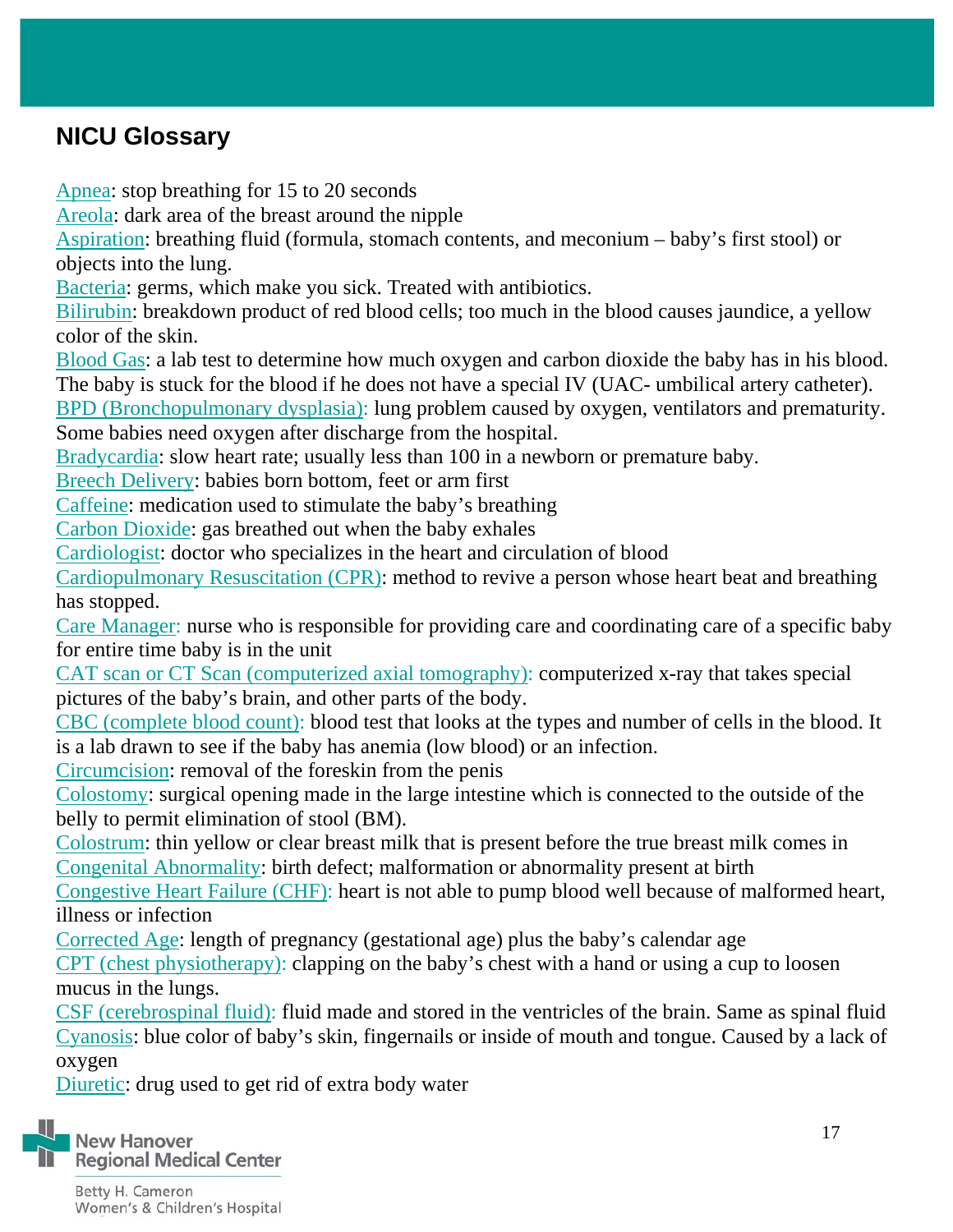DPT (diphtheria, pertussis, and tetanus): one of the baby shots or immunizations

Dyspnea: difficult breathing

Echocardiogram (echo): picture of the heart taken using a similar process as an ultrasound of your tummy (uses sound waves instead of x-rays)

Edema: swelling or puffiness

EEG (electroencephalogram): tracing of the electrical impulses of the brain

EKG (electrocardiogram): tracing of the electrical impulses of the heart

Electrolytes: chemicals in the body that make it function well; will be checked by drawing blood Endotracheal Tube (ET tube): small plastic tube placed in the nose or throat and connected to a ventilator or breathing machine. The tube is in the baby's breathing passage (trachea) and delivers oxygen and pressure to the lungs.

Exchange Transfusion: removing most of the baby's blood in small amounts and replacing it with fresh blood in small amounts. Most often used for a very high bilirubin level.

Extubation: removal of the endotracheal (breathing) tube (ET tube).

Fontanel: soft spot on the top of the baby's head. Another soft spot is toward the back of the baby's head.

Fraternal Twins: twins formed from two fertilized eggs. They do not look alike. There can be a boy and a girl or two girls or two boys.

Full Term: baby born between the 38th and 42nd week of pregnancy or gestation

Gastrostomy (G-Tube): surgical hole on the tummy into the stomach. A tube is placed in the stomach to feed babies unable to eat by mouth.

Gavage Feeding: feeding by a tube placed in the baby's nose or mouth into the stomach (NG/OG feeding)

Gestation: length of time from first day of mother's last menstrual period to the time of birth. Fullterm is 40 weeks gestation.

Gram (gm, G, and GM): weight in metric system. One ounce  $= 28$  grams.

Heel Stick: method to prick heel to get blood for lab tests

Hematocrit (hct or "crit"): percent of red blood cells in the blood. Your baby may receive a transfusion based on the hematocrit.

Hernia: lump under the skin caused by the intestines pushing through a weak place in the belly wall High Frequency Oscillating Ventilator (HFOV): special breathing machine that uses fast rates to breathe for babies who have special lung problems

High-risk Baby: baby at risk for developmental problems. Includes baby's with intracranial hemorrhages, birth weight less than 1200 grams, long term breathing machine (ventilators), less than 30 weeks gestation, small for gestational age babies, congenital infections, meningitis, birth defects, etc.

Hydrocephalus: extra spinal fluid in the spaces of the brain due to a blockage in circulation or absorption. Head may become large.

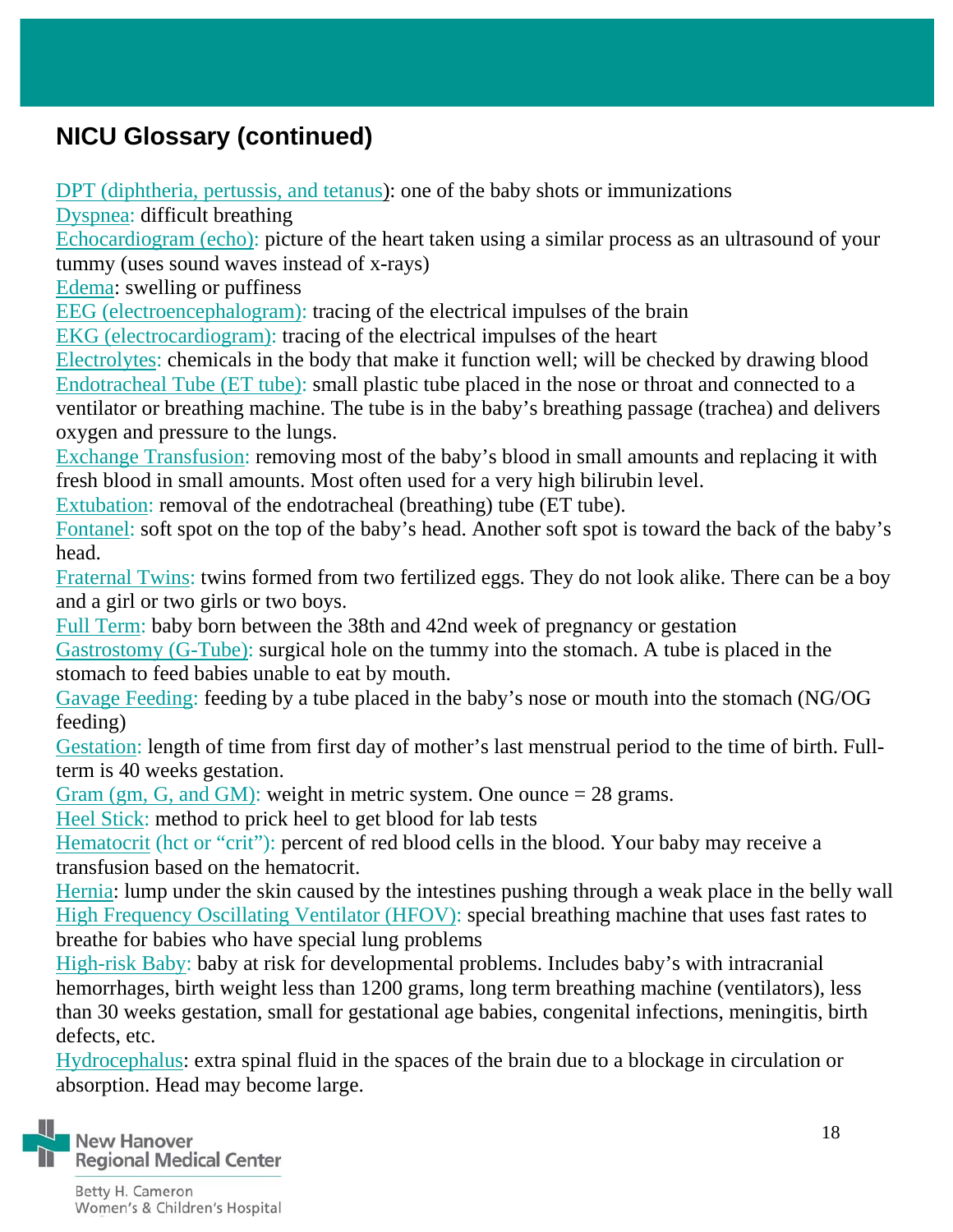Hyperbilirubinemia: high bilirubin level (yellow jaundice). Common in newborns. Some babies are placed under a special light (bili light) or on a blanket which helps the body breakdown the bilirubin. The baby gets rid of the bilirubin in his stools (bowel movements). Hypoxia: lack of oxygen Identical Twins: twins that occur from the division of a single fertilized egg. They are the same sex and look alike. IDM: Infant of a Diabetic Mother Ileostomy: surgical opening made in belly and the small intestine is brought to the outside to allow elimination of stool Immunization: medicines given to protect the child against harmful childhood diseases. Given by mouth or by injection. Indomethacin: medicine given to close the patent ductus arteriosus (vessel outside of the heart that can make the baby's breathing and heart problems worse) Intracranial Hemorrhage (ICH): bleeding in or around the brain Intravenous (IV): tube or needle placed in the vein to give fluids, medications, or blood Intraventricular Hemorrhage (IVH): bleeding into the ventricles in the brain Intubation: placing a small tube in the baby's windpipe (trachea) to give oxygen and pressure by an ambu bag or breathing machine In Utero: inside the womb or uterus Isolette: an incubator (plastic box) the baby is placed in to keep him warm while he grows and gets well Jaundice: skin and whites of the eyes become yellow, caused by a high bilirubin Kilogram: unit of weight in the metric system.  $1 \text{kg} = 2.2$  pounds;  $1 \text{kg} = 1000$  grams. Lactation: making milk in the breast Lactose: sugar in breast milk or formula Lasix: medicine that helps get rid of extra body water. It is a diuretic. Let-down Reflex: flow of milk into the nipple Low Birth Weight Infant (LBW): baby who weighs less than 5 pounds at birth. He can be premature or full-term. Lumbar Puncture (LP, spinal tap): procedure where a hollow needle is inserted between the bones in the back to withdraw spinal fluid Magnetic Resonance Imaging: see MRI Meconium: baby's first bowel movements, green-black color and sticky. Sometimes baby has a stool while in the uterus before birth. Meconium Aspiration: breathing the meconium and amniotic fluid into the lungs

Meningitis: infection of the lining of the brain and spinal cord

Meningocele: birth defect where the tissue lining the brain and spinal cord come out through an opening in the skull or spinal column

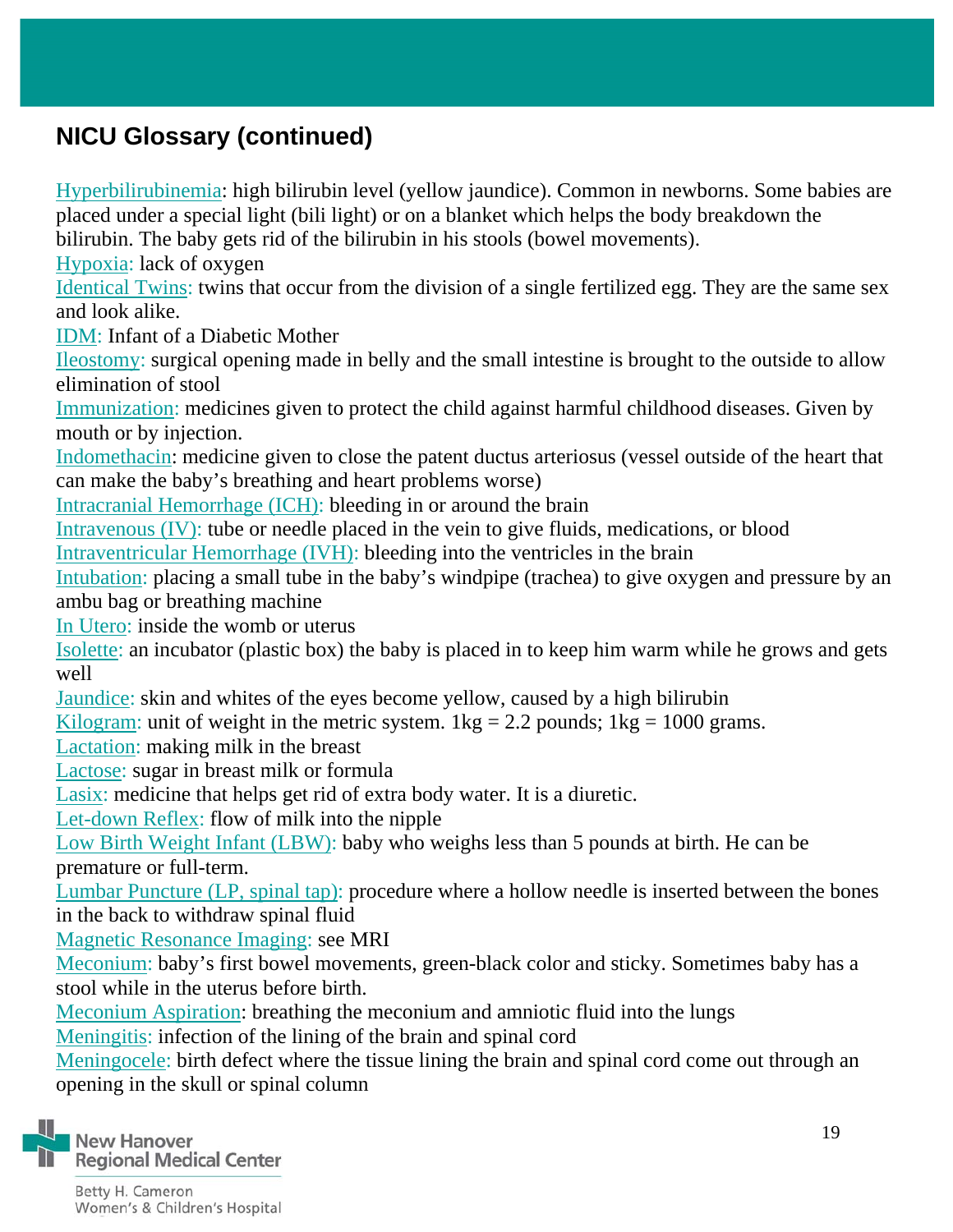Milliliter (ml): unit of volume.  $5ml = 1$  teaspoon;  $30ml = 1$  ounce MRI: test that provides more detailed pictures of special areas of the body. Mucus: sticky material made in the nose and throat Murmur: sound made by blood flowing through the heart Navel: belly button; umbilicus NICU: Newborn or Neonatal Intensive Care Unit Necrotizing Enterocolitis (NEC): an infection of the intestines, which can be critical Neopuff: mechanical device used with a face mask and placed over baby's nose and mouth, or attached to ET tube or trach tube. Used with oxygen to assist the baby with oxygenation and inflating the lungs. Neonatal Period: the first 28 days of life Neonatal Nurse Practitioner (NNP): an advanced practice nurse who has special training in the care of critically ill babies. The NNP may give medical care, discharge teaching and perform special procedures Neonate: baby during the first month of life Neonatologist: baby doctor (pediatrician) who has specialized training in the care of premature or critically ill newborns Neurologist: a doctor who specialized in problems of the brain and nervous system NG tube (naso-gastric tube): small plastic tube placed in the baby's nose into his stomach used for feeding. Sometimes the tube is placed in the stomach to keep it empty when the baby is sick and not feeding. Nippling: sucking on a bottle filled with formula or breast milk Nitric Oxide: Specialized gas, used with a ventilator, to try and improve air exchange in the lungs of infants with persistent pulmonary hypertension of the newborn (PPHN). Occupational Therapist (OT): person who treats problems involving the use of muscles, also may work with babies who have difficulty feeding OG Tube (oro-gastric tube): small plastic tube placed in the baby's mouth into his stomach used for feeding. Sometimes the tube is placed in the stomach to keep it empty when the baby is sick and not feeding Ophthalmologist: doctor who specializes in eye problems Orthopedist: doctor who specializes in bone problems

Oscillator (HFOV): special breathing machine that uses fast rates to breathe for babies who have special lung problems

PDA (Patent Ductus Arteriosus): small vessel outside of the heart that sometimes fails to close after birth. Sometimes it is closed with medicine or by surgery. Sometimes it causes the baby to have breathing and heart problems.

Periodic Breathing: a type of breathing pattern. The baby will stop breathing for a few seconds then breathes quickly.

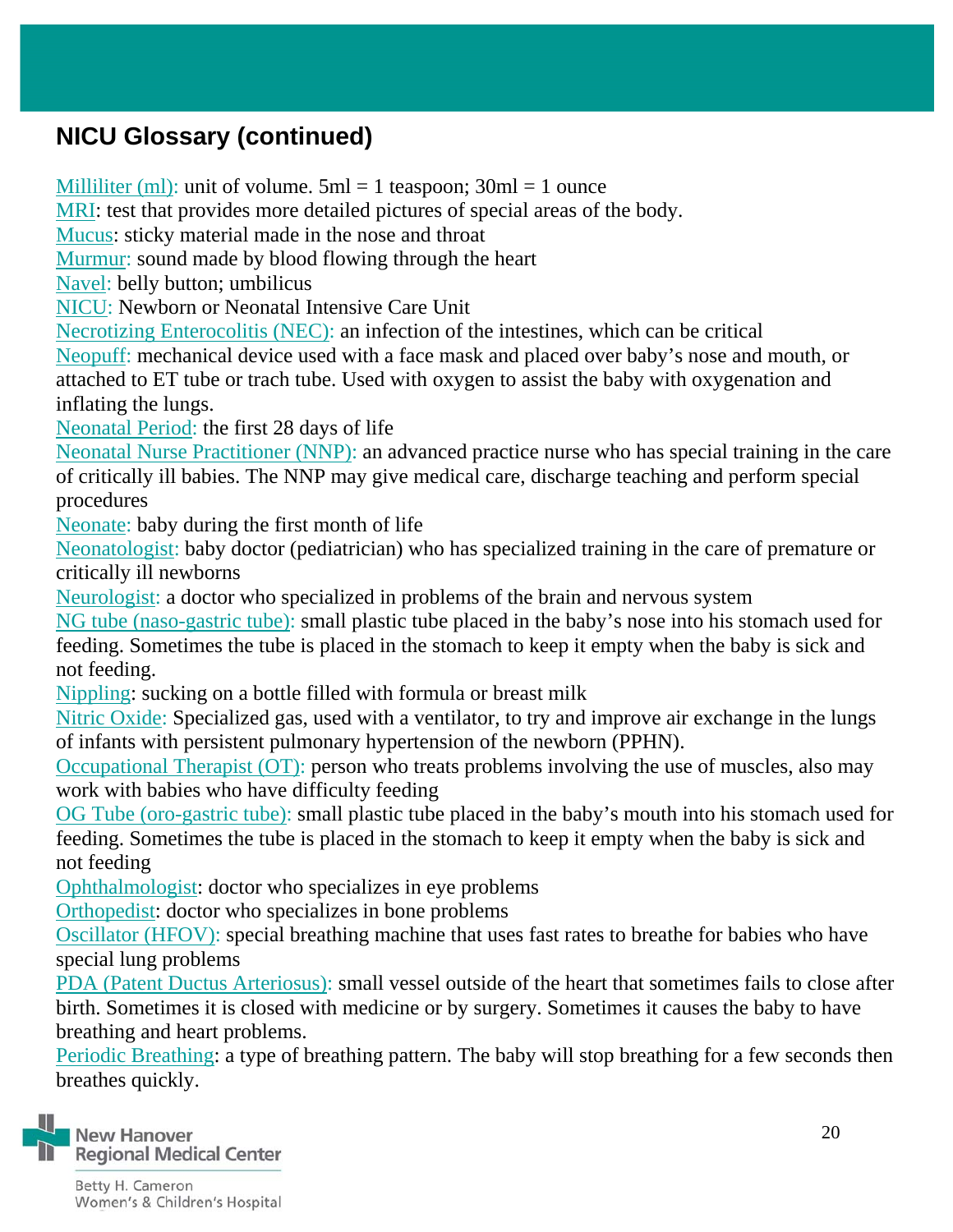Persistent Pulmonary Hypertension of the Newborn (PPHN): at birth the circulation and breathing changes. In PPHN the baby's blood flow does not change and continues to bypass the lungs. When this happens, the body and brain do not get enough oxygen. Phenobarbital: drug used to treat seizures Phototherapy: treatment of yellow jaundice or high bilirubin by placing the baby under bright light (bili light) or on a blanket (bili blanket) Physical Therapist (PT): person who treats problems of the muscles Placental Abruption: placenta pulls away from the wall of the uterus (womb). There is often bleeding. A cesarean delivery is often needed. Placenta Previa: placenta is located in an abnormal place (over the opening of the womb). Bleeding during the pregnancy can occur. Cesarean (C-section) delivery is often needed. Postpartum: time lasting 6 weeks after mom delivers a baby Premature Baby (preterm baby): baby born before the end of the 37th week of pregnancy. Premature Rupture of the Membranes (PROM): the bag of water (amniotic fluid) the baby floats in leaks or breaks before labor Prenatal: before birth Pulse Oximeter: machine that reads the oxygen saturation of blood. The pulse oximeter is taped to baby's hand, finger, foot or toe. RDS (Respiratory Distress Syndrome): See HMD. Residual: formula still in the stomach before the next feeding Respirator: machine used to breathe for the baby. Also called a ventilator. Retina: the back of the eye RN: Registered Nurse ROP (Retinopathy of Prematurity): an eye disease in babies. Many things including oxygen, ventilators, prematurity, may cause it. The mild form may heal on its own, but severe ROP may lead to the retina becoming detached (loose) and blindness. Rubella: virus that causes German measles Seizure: abnormal electrical activity in the brain, which causes unusual muscle twitches Shunt (VP): tube that drains spinal fluid from a ventricle in the brain to the belly Strabismus: eyes that cross or turn outward due to muscle weakness Subdural Hemorrhage: bleeding in the area around the outside of the brain

Tachycardia: rapid heart rate (above 160 beats per minute in a newborn or premature) Tachypnea: rapid breathing

Term Baby: baby born between the 38th and 42nd week of pregnancy (gestation)

Thrush: fungal (yeast) infection of the mouth. Baby has white patches on the tongue and inside of the mouth.

TORCH Titers: test for viral infections toxoplasmosis, rubella, cytomegalovirus, and herpes

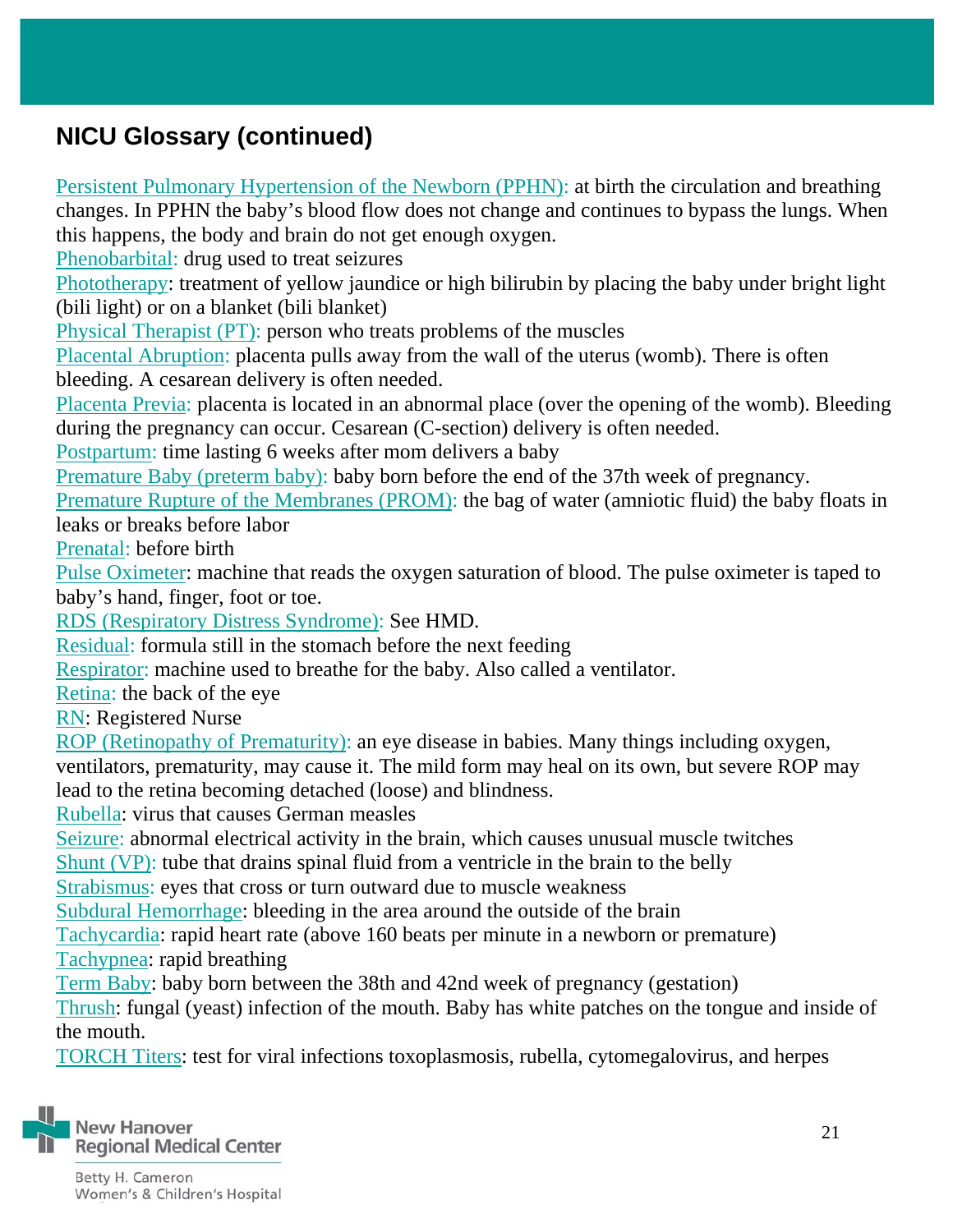Trachea: windpipe or breathing tube

Tracheotomy: surgical opening made through the skin and into the breathing tube (trachea) so air can get to the lungs when there is a blockage. Also done to babies requiring long-term ventilation management.

Ultrasound: method of taking pictures inside the body using sound waves

Umbilicus: belly button; navel

URI (Upper Respiratory Infection): a cold; infection above the lungs

UTI (Urinary Tract Infection): infection of the bladder

Ventilator: machine used to breathe for the baby. Also call a respirator.

Ventricle: chamber in the heart; also the name of a sack in the brain where spinal fluid is made and stored

Wheeze: whistling, humming, raspy sound made during breathing

Yeast infection (Candida albicans, Monilia, and thrush): fungus that causes an infection. Common after antibiotic therapy. Seen most often in the mouth and diaper area and may also infect the blood. Treated with oral antifungal medication or cream